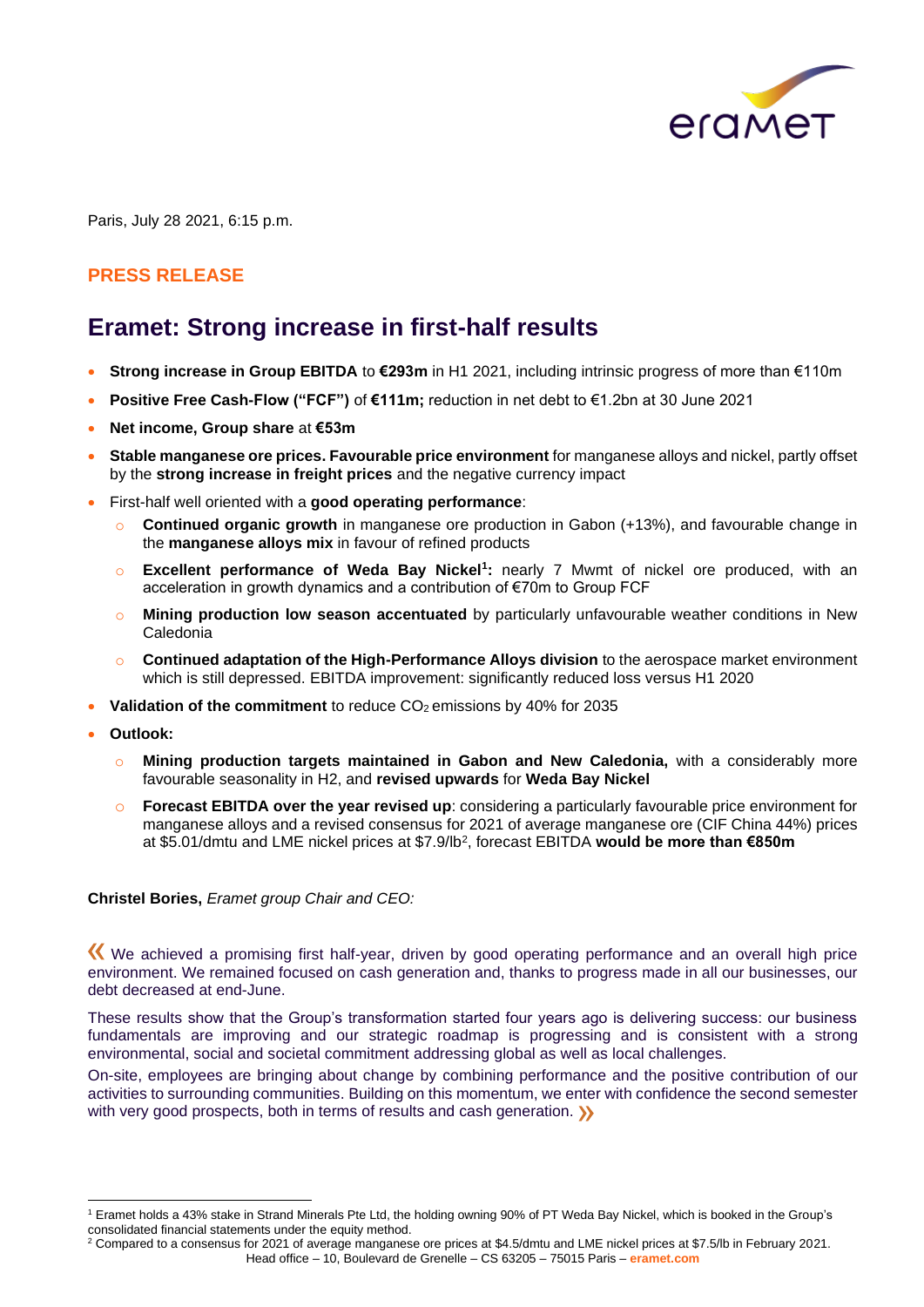

## ⧫ **CSR commitments**

In first-half 2021, Eramet included its purpose in the company's statutes. By stating its ambition to "become a reference for the responsible transformation of the Earth's mineral resources for living well together", the Group is strengthening the integration of the CSR roadmap at the heart of its strategic transformation.

Responsible management of the health crisis and the safety of employees are major priorities for the Group:

- regular reviews are conducted regarding health protocol implemented on all Group sites in March 2020, based on pandemic developments and the recommendations of local authorities;
- the total recordable injury rate  $(TRIR<sup>3</sup>)$  stood at 2.4 year-on-year at end-June 2021, and posted a very significant improvement versus 2020 (vs. 4.1 at end-2020). The Group is focusing all of its efforts on the elimination of High Potential Incidents.

The Group has committed to an objective to reduce its  $CO<sub>2</sub>$  emissions by 40% in absolute value for 2035 (vs 2019), validated by SBTi (Science-based target initiative), confirming the contribution to the international effort to limit global warming to below 2°C and achieve carbon neutrality in its scope 1 and 2 emissions by 2050.

The Group's societal commitment was notably reflected during the half-year by the creation of two CSR funds with the Gabonese government, aimed at financing new development programmes for the benefit of local populations. In Gabon, the Group also inaugurated the Lékédi Biodiversity Foundation<sup>4</sup> .

Eramet scored 3<sup>rd</sup> among the 44 companies in the European mining and metals panel of Vigeo-Eiris<sup>5</sup>, with an "Advanced" performance level. The overall score of 66/100, which places the Group in the 1st decile as in the previous assessment conducted in 2019, confirms the constant progress of the Group's extra-financial performance over the past three years.

<sup>&</sup>lt;sup>3</sup> TRIR (total recordable injury rate) = number of lost time and recordable injury accidents for 1 million hours worked (employees and subcontractors).

<sup>4</sup> The Foundation seeks to preserve biodiversity, rehabilitate orphan primates, and develop scientific research of the only protected animal park in Gabon, which is home to exceptional wildlife and plants.

<sup>&</sup>lt;sup>5</sup> Vigeo-Eiris: extra-financial rating agency and subsidiary of Moody's Corporation.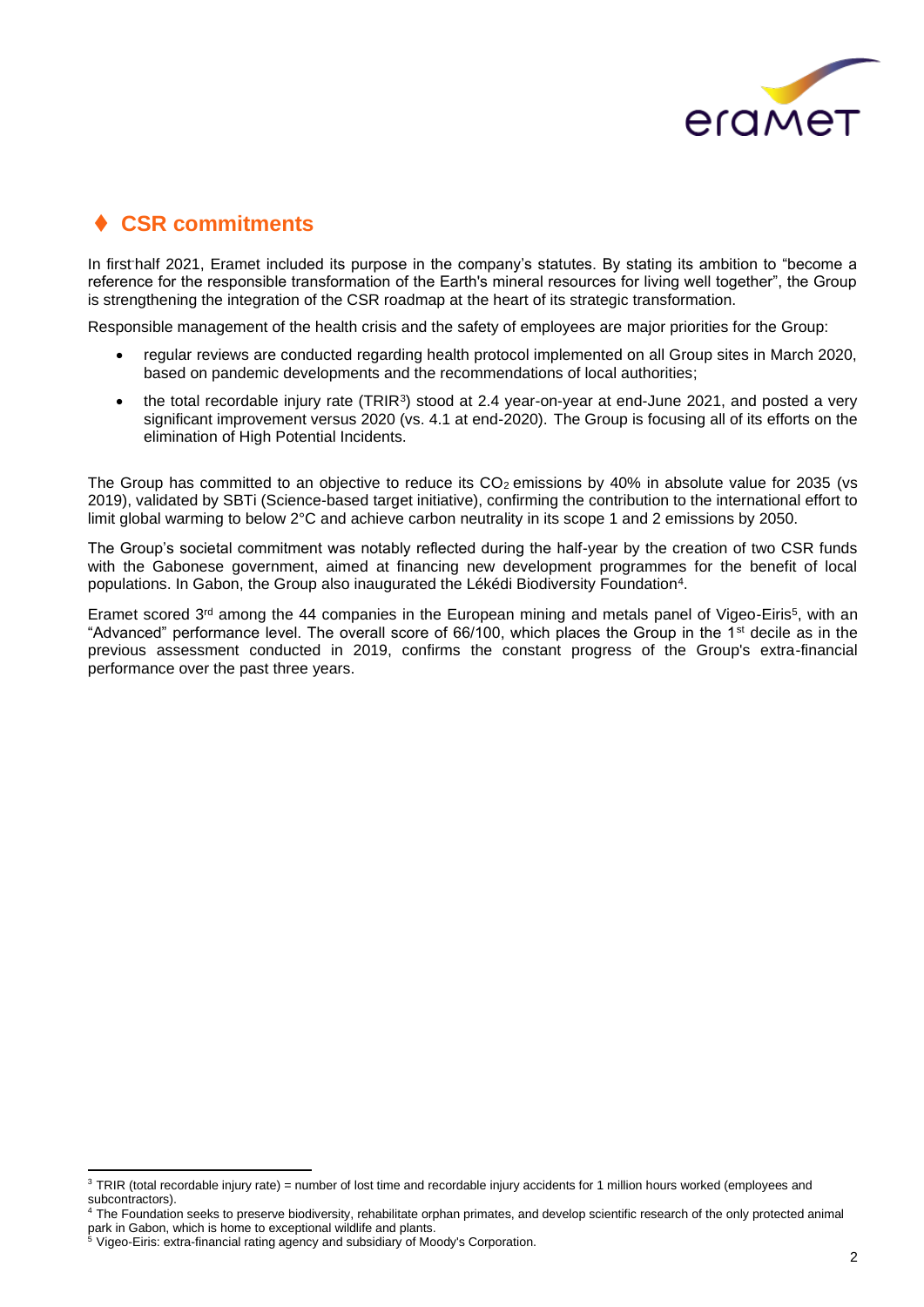

## ⧫ **Eramet group key figures**

| (Millions of euros) <sup>1</sup>                          | H1 2021  | H1 2020  | Chg.<br>$(\epsilon m)$ | Chg. <sup>2</sup><br>$(\%)$ |
|-----------------------------------------------------------|----------|----------|------------------------|-----------------------------|
| Turnover                                                  | 1,878    | 1,687    | 191                    | $+11%$                      |
| <b>EBITDA</b>                                             | 293      | 120      | 173                    | $+144%$                     |
| <b>Current operating income (COI)</b>                     | 159      | (32)     | 191                    | n/a                         |
| Net income, Group share                                   | 53       | (623)    | 676                    | n/a                         |
| <b>Free Cash-Flow</b>                                     | 111      | (210)    | 321                    | n/a                         |
|                                                           |          |          |                        |                             |
|                                                           | 30/06/21 | 31/12/20 | Chg.<br>$(\epsilon m)$ | Chg. <sup>2</sup><br>(%)    |
| Net debt                                                  | (1,244)  | (1, 333) | 89                     | $-7%$                       |
| <b>Shareholders' equity</b>                               | 1,059    | 997      | 62                     | $+6%$                       |
| <b>Gearing (Net debt-to-equity ratio)</b>                 | 117%     | 134%     | $-17$ pts              | n/a                         |
| Gearing within the meaning of bank covenants <sup>3</sup> | 92%      | 106%     | $-14$ pts              | n/a                         |

<sup>1</sup> Data rounded to the nearest million.

<sup>2</sup> Data rounded to higher or lower %.

<sup>3</sup> Net debt-to-equity ratio, excluding IFRS 16 impact and French state loan to SLN.

<sup>4</sup>Total shareholders' equity, net debt, site restoration provisions, restructuring and other social risks, less long-term investments, excluding Weda Bay Nickel capital employed. At 30 June 2021, ROCE is calculated on a 12-month rolling basis.

*N.B.: all the commented changes in H1 2021 are calculated with respect to H1 2020, unless otherwise specified.*

The Group's H1 2021 **turnover** totalled €1.9bn, up 11% (+18% at constant scope and exchange rates<sup>6</sup>, factoring in a negative currency effect of -7%). This growth was driven by the Mining and Metals division with a volume/mix effect of +7% and a price effect of +15%. Turnover for the High-Performance Alloys division declined and remains heavily penalised by the aerospace crisis.

Group **EBITDA** was **€293m**, up significantly (by nearly 150%) reflecting notably:

- an intrinsic performance of  $+\epsilon$ 112m, representing nearly two thirds of the increase;
- an impact of external factors of +€61m, with a positive price effect largely offset by higher input costs (freight and materials) and by a negative currency effect.

**Net income**, Group share totalled **€53m**, and included the share of income of Weda Bay Nickel (+€77m). The loss posted in H1 2020 particularly reflected asset impairments related to the health and aerospace crises.

**Capex cash** amounted to **€109m** at end-June, declining versus H1 2020 (which included investments made in the lithium project before it was mothballed), reflecting the reduction in capital expenditure in 2020. Capex cash

<sup>6</sup> See Financial glossary in Appendix 6.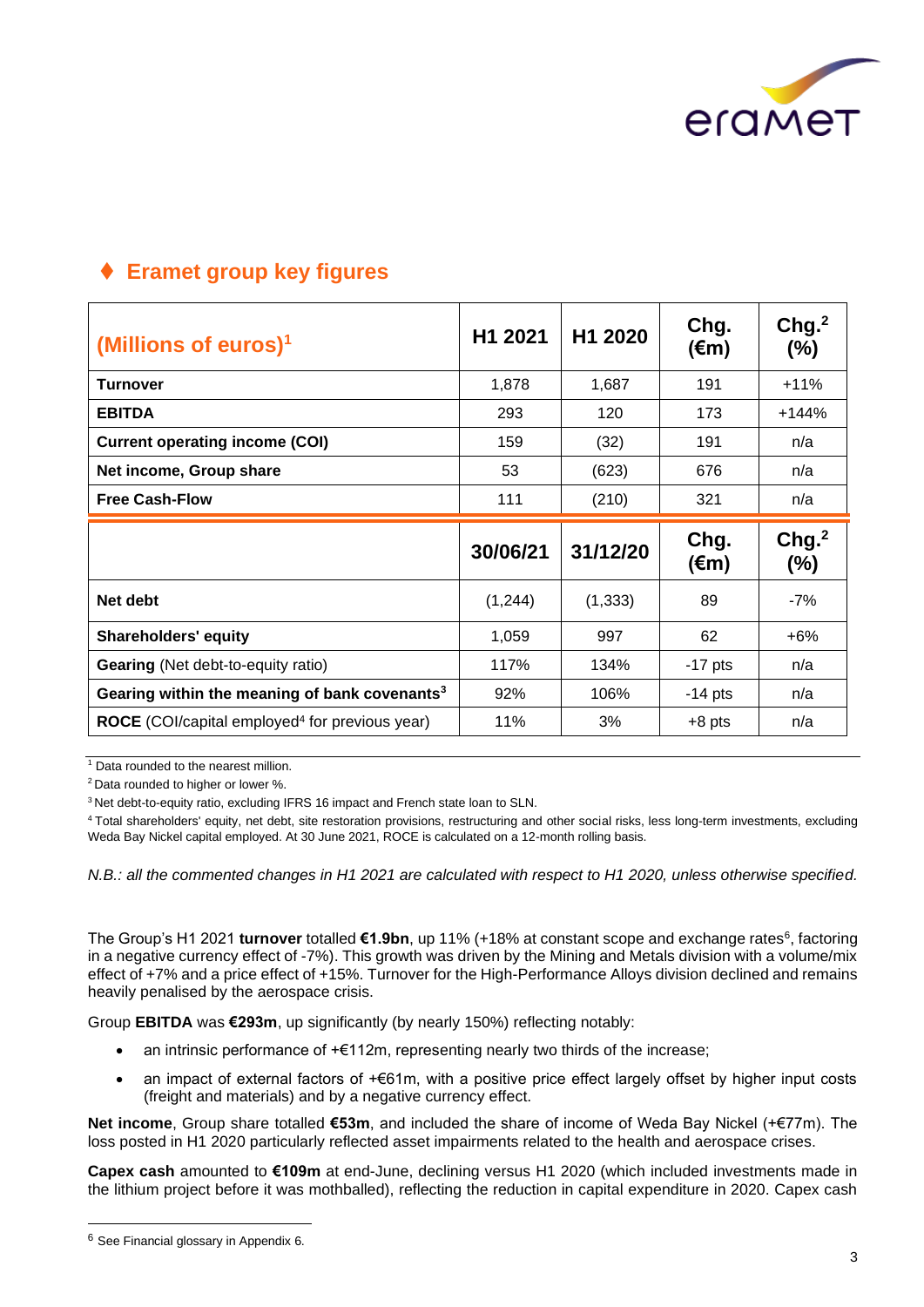

breaks down as €67m in current capex and €42m in growth capex, mainly dedicated to supporting the organic development of mining production in Gabon. Capex-related disbursements will be higher in H2 than H1.

**Free Cash-Flow** ("FCF") came out at **€111m**, of which €222m for the Mining and Metals division and -€47m for the High-Performance Alloys division. The improvement in FCF of +€321m reflects the good operating performance, the Group's good cash control and the partial recovery of A&D.

**Net debt** ended at **€1,244m** at 30 June 2021. This included €88m linked to the application of IFRS 16.

As of 30 June 2021, Eramet's **cash** levels remained high at **€1,944m**. In July, Eramet repaid early all the bonds issued by TiZir which are still outstanding for an amount of \$225m as well as a part of the credit line drawn down in the RCF (€500m). Eramet also signed an agreement with RCF's banking pool in order to integrate into this last an incentive scheme for achieving two of the Group's main CSR indicators.

| (Millions of euros) $1$                 |               | H1<br>2021 | H1<br>2020 | Change<br>$(\epsilon m)$ | Change <sup>2</sup><br>$(\% )$ |
|-----------------------------------------|---------------|------------|------------|--------------------------|--------------------------------|
| <b>MINING &amp; METALS DIVISION</b>     |               |            |            |                          |                                |
| <b>Manganese BU</b>                     | Turnover      | 887        | 839        | 48                       | $+6%$                          |
|                                         | <b>EBITDA</b> | 280        | 234        | 46                       | $+20%$                         |
| <b>Nickel BU</b>                        | Turnover      | 515        | 366        | 149                      | $+41%$                         |
|                                         | <b>EBITDA</b> | 10         | (70)       | 80                       | n/a                            |
| <b>Mineral Sands BU</b>                 | Turnover      | 138        | 139        | (1)                      | $-1%$                          |
|                                         | <b>EBITDA</b> | 47         | 44         | 3                        | $+6%$                          |
| <b>Total Division<sup>3</sup></b>       | Turnover      | 1,540      | 1,344      | 196                      | +15%                           |
|                                         | <b>EBITDA</b> | 337        | 208        | 129                      | $+62%$                         |
| <b>HIGH-PERFORMANCE ALLOYS DIVISION</b> |               |            |            |                          |                                |
| <b>A&amp;D and Erasteel</b>             | Turnover      | 337        | 345        | -8                       | $-2%$                          |
|                                         | <b>EBITDA</b> | (10)       | (66)       | 56                       | n/a                            |

## ◆ Key figures by activity

<sup>1</sup> Data rounded to the nearest million.

<sup>2</sup> Data rounded to higher or lower %.

<sup>3</sup> Excluding the lithium project (see half-year performance Indicators Table by activity in Appendix 4).

### ▪ **Mining & Metals division**

The activities of the Mining and Metals division benefitted from positive market momentum in H1 2021 with strong demand driven by the rebound in global economic growth, resulting in overall higher price levels. However, the increase in the cost of freight, combined with an unfavourable €/\$ exchange rate, weighed significantly on results.

Over the half-year, the division posted turnover up 15% and EBITDA up more than 60% to €337m.

#### **Manganese BU**

**The Manganese BU continued to record excellent operating performance in H1 2021, notably with an increase in ore production by 13%.**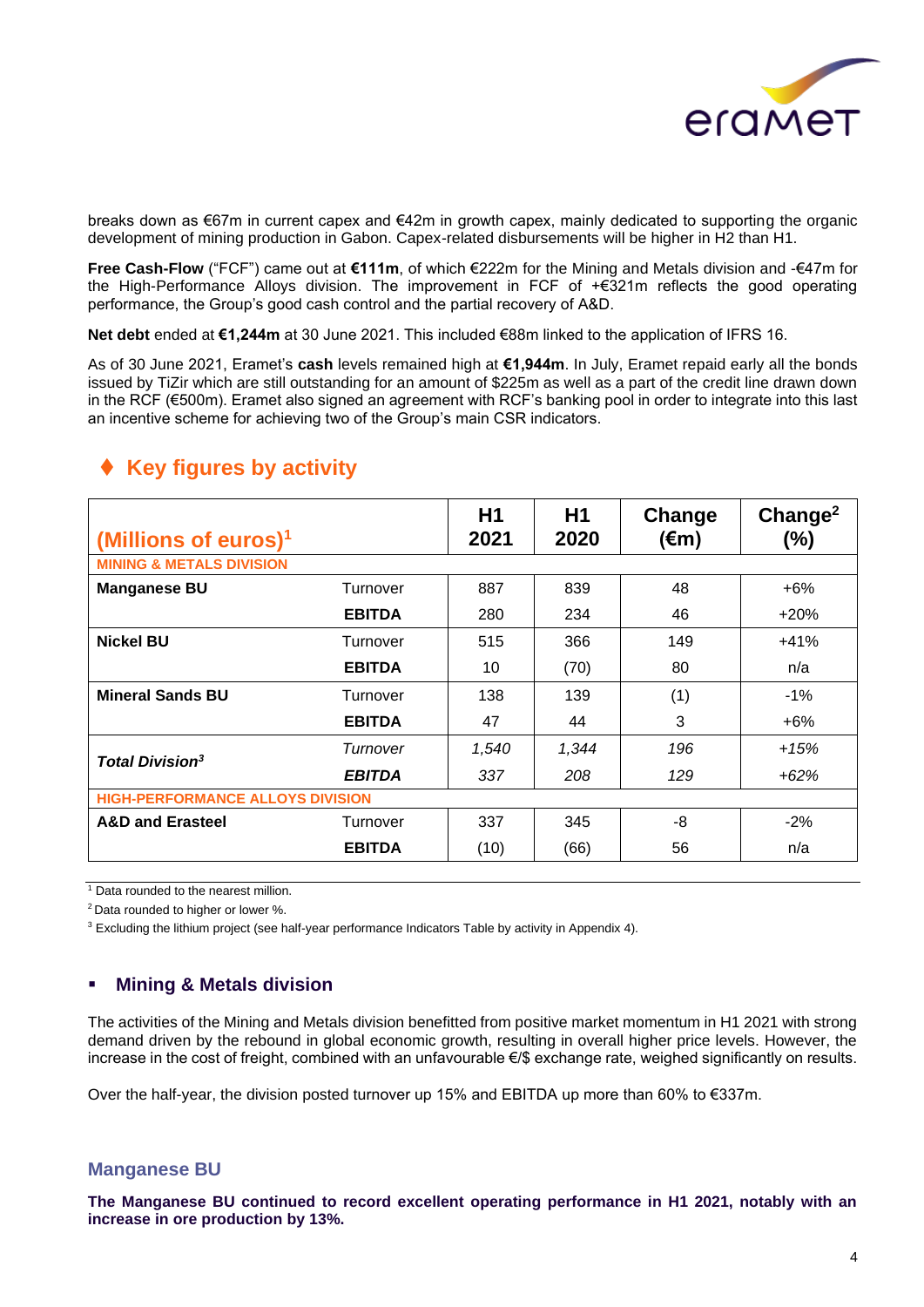

#### **Turnover totalled €887m (+6%) and EBITDA increased by 20% to €280m, reflecting the strong increase in manganese alloys selling prices. The increase in the cost of freight by more than 60% in the Gabon-China route nonetheless weighed significantly on the results of ore activity.**

#### *Market trends & prices*

In H1 2021, global production of carbon steel, the main end-product for manganese, was up considerably by +13%<sup>7</sup> ending at 1,007 Mt<sup>7</sup> in H1 2021. Production in China increased strongly (+12%<sup>7</sup>), driven by good momentum in the local economy and particularly in the automotive, construction and infrastructures sectors. Production in the rest of the world also saw strong growth in H1 2021 (+15%<sup>7</sup>), thanks in particular to India, but also the recovery in Europe and North America which still have not returned to their pre-crisis level. In this context, manganese ore consumption increased by 10%<sup>7</sup> in H1 2021 to 10.5 Mt<sup>7</sup>. Global manganese ore production was up 9%7 to 9.8 Mt7, reflecting the increase of nearly 28%7 in volumes produced in South Africa compared with H1 2020, marked by the closure of mines faced with the health crisis. The supply/demand balance was thus in deficit in H1 2021 with Chinese port ore inventories declining versus end-2020, now representing 11 weeks' consumption.

The average CIF China 44% manganese ore price stood at approximately \$5.1/dmtu8, 9 in H1 2021, up c.2%8 from H1 2020 (\$5.0/dmtu<sup>8, 9</sup>), but down 7% in euros.

Driven by the increased demand in the steel market and shortage of supply in the European market, manganese alloy prices in Europe increased very considerably in H1 2021. In June, they reached a record level versus a previous high point in 2008, particularly for refined alloys (MC ferromanganese at €1,886/t<sup>8, 9</sup>, +33%<sup>8</sup> vs. H1 2020; +20%<sup>8</sup> in Q2 2021 vs. Q1) but also for standard alloys (silicomanganese at €1,191/t<sup>8, 9</sup>, representing +26% vs. H1 2020; +26%<sup>8</sup> in Q2 vs. Q1). Given the one quarter lag between changes in market prices and those in sales contracts, the increase in prices in Q2 will again have a very favourable impact on the BU's turnover in Q3.

#### *Activities*

**In Gabon**, thanks to the mine expansion programme, Comilog's manganese ore production increased +13% to 3.1 Mt in H1 2021.

Transported volumes stood at 2.9 Mt and were almost stable compared with a particularly high level in Q2 2020, which had notably benefitted from the temporary shutdown in passenger traffic, factoring in the health crisis. The incidents that occurred on the railway line in H1 2021 also weighed on transported volumes, which nevertheless reached a level at 563 kt in June and should achieve a higher pace in July, benefitting from the progress made in the operations of Setrag thanks to the plan to modernise the Transgabonese railway. Transported volumes are expected to support the ramp-up in production in H2. External sale volumes amounted to 2.5 Mt (+4%).

Manganese alloys production increased by 7% in H1 2021 to reach 367 kt. Sales were up 3% to 357 kt with a change in the mix in favour of refined products.

The margin for manganese alloys significantly increased in H1 2021, mainly driven by the increase in alloy selling prices (representing a positive impact of more than €60m). Moreover, operating performance also progressed over the half-year, particularly with better optimisation of costs and technical ratios<sup>10</sup>.

#### *Outlook*

Global carbon steel production is expected to remain sustained in H2 2021, thanks to the recovery which is continuing, notably in Europe and the United States. This situation should continue to contribute to an increase in demand for manganese ore and alloys.

As part of the modular and optimised manganese ore growth programme, the production target is confirmed at 7 Mt for 2021. Transported and shipped volumes should total more than 6.5 Mt.

<sup>7</sup> Eramet estimations based on Worldsteel production data available until end-May 2021.

<sup>&</sup>lt;sup>8</sup> Half-year average market prices, Eramet calculations and analysis.

<sup>9</sup> Manganese ore: CRU CIF China 44% spot price; manganese alloys: CRU Western Europe spot price.

<sup>10</sup> Average power of furnaces, metal losses, OEE.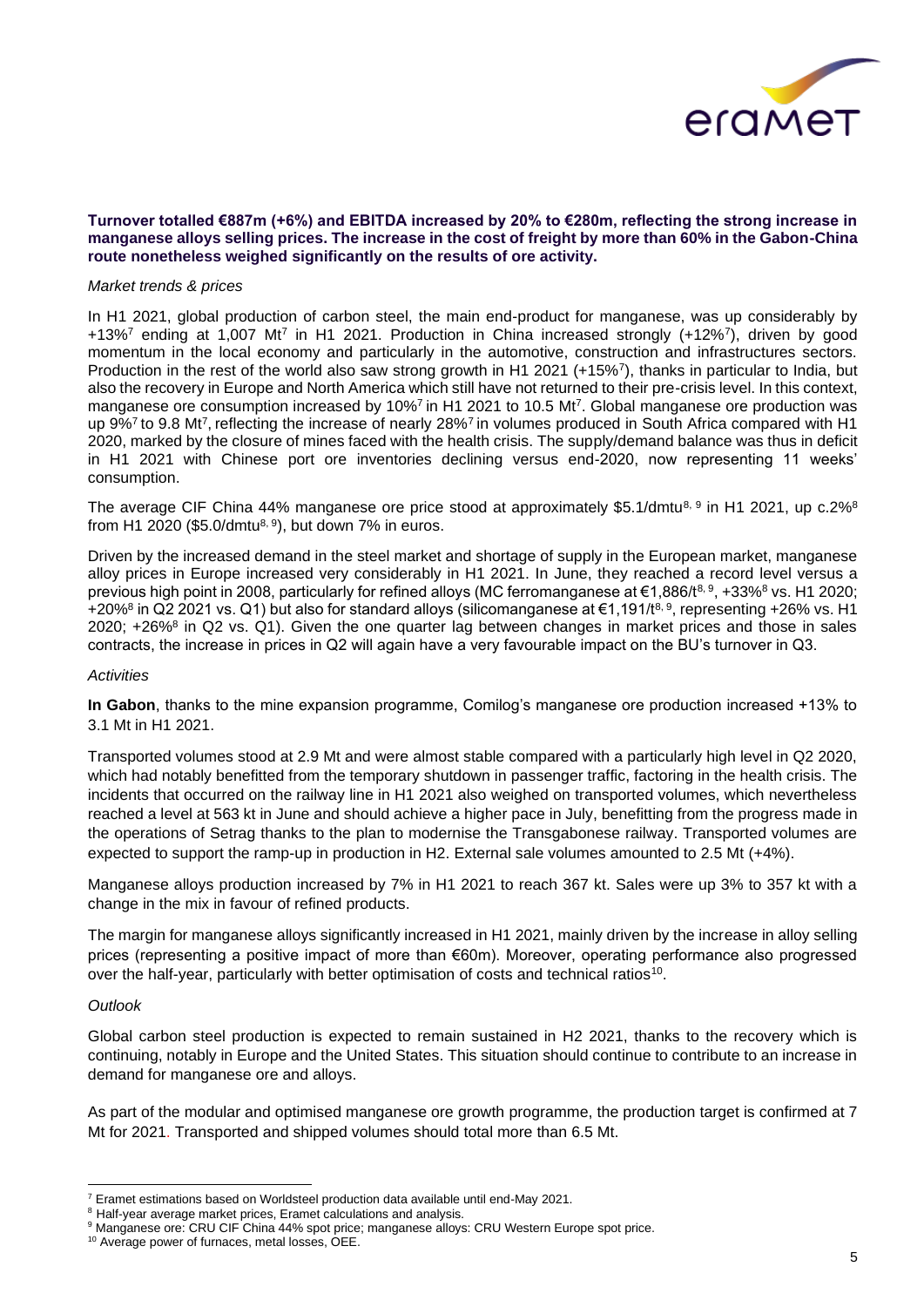

#### **Nickel BU**

**Nickel BU turnover stood at €515m in H1 2021 (+41%), including €108m from the trading activity of nickel ferroalloys produced at Weda Bay (off-take contract) which continues to ramp up.** 

**The BU's EBITDA was €10m (vs. –€70m in H1 2020).**

**The recovery in the stainless steel and batteries markets was reflected by a strong increase in prices over the half-year, offset however in part by the increase in freight costs on ore export sales. SLN<sup>11</sup> only partially benefitted from the recovery, considering production difficulties: blockades in New Caledonia at end-2020 did not enable the necessary inventories to be built in order to anticipate the particularly penalising rainy season this year. This weighed on ferronickel production and constrained the growth in ore export volumes. As a result, turnover increased only slightly to €330m (+3%) but EBITDA was positive at €17m (vs. -€49m in H1 2020).**

**The Sandouville refinery reduced its losses with EBITDA of -€14m in H1 2021 (vs. -€21m in H1 2020), reflecting a progressive improvement in operating performance.**

#### *Market trends & prices*

Global stainless steel production, which is the main end-market for nickel, amounted to 29 Mt<sup>12</sup> in H1 2021, an increase of 28%<sup>12</sup> on H1 2020, which at the time was strongly marked by the beginning of the global health crisis and the decline across the global economy. China continued to be the main driver of this growth by posting production which also increased by 28%<sup>12</sup>. This was also the case in Indonesia, where production more than doubled compared to H1 2020, exceeding 2.3 Mt<sup>12</sup> over the half-year (+114%<sup>12</sup>). Stainless steel production also recorded a strong rebound in the rest of the world in H1 2021 (+17%<sup>12</sup>), without returning to its pre-crisis level.

Global demand for primary nickel thus increased in H1 2021 to 1.4 Mt<sup>12</sup> (+28%<sup>12</sup>), driven by demand for primary nickel in stainless steel (+30%<sup>12</sup>) and strong growth in the batteries sector (+80%<sup>12</sup> mainly linked to electric vehicles).

Global primary nickel production also increased but to a lesser extent in H1 2021, reaching 1.3 Mt<sup>12</sup> (+12%<sup>12</sup>). This increase reflects the growth in Indonesian NPI<sup>13</sup> production (+81%<sup>12</sup>), whereas Chinese NPI production declined (-13%<sup>12</sup>). Traditional nickel production declined slightly in H1 (-3%<sup>12</sup>), with some producers experiencing difficulties in their operations.

After having largely been in surplus in 2020, the supply/demand balance was heavily in deficit in H1 2021 (-66 kt<sup>12</sup>). LME<sup>14</sup> and SHFE<sup>14</sup> nickel inventories declined at end-June 2021 to 239 kt, equivalent to approximately 9 weeks' consumption<sup>15</sup>.

LME nickel prices increased 40% in H1 2021 (+29% in euros). LME price average was \$7.93/lb (\$17,485/t). Ferronickel selling prices were also up considerably in H1 2021 (+43% in US dollars, +31% in euros), despite a significant discount versus the LME over the period.

1.8% CIF China nickel ore prices continued to evolve at high levels (more than \$95/wmt<sup>16</sup> on average), up very significantly (+39%) on H1 2020. The nickel ore market remained difficult in H1 due to the unfavourable seasonality, with the rainy season significantly reducing the ore offer, particularly from the Philippines. As a result, ore inventories in China reached relatively low levels, which contributed to sustaining high prices.

<sup>&</sup>lt;sup>11</sup> SLN, ENI and others

<sup>&</sup>lt;sup>12</sup> Eramet forecasts.

<sup>&</sup>lt;sup>13</sup>Nickel Pig Iron: low-grade nickel ferroalloys.

<sup>14</sup> LME: London Metal Exchange; SHFE: Shanghai Futures Exchange.

<sup>&</sup>lt;sup>15</sup> Including producers' inventories.

<sup>&</sup>lt;sup>16</sup> CNFEOL (China FerroAlloy Online) prices.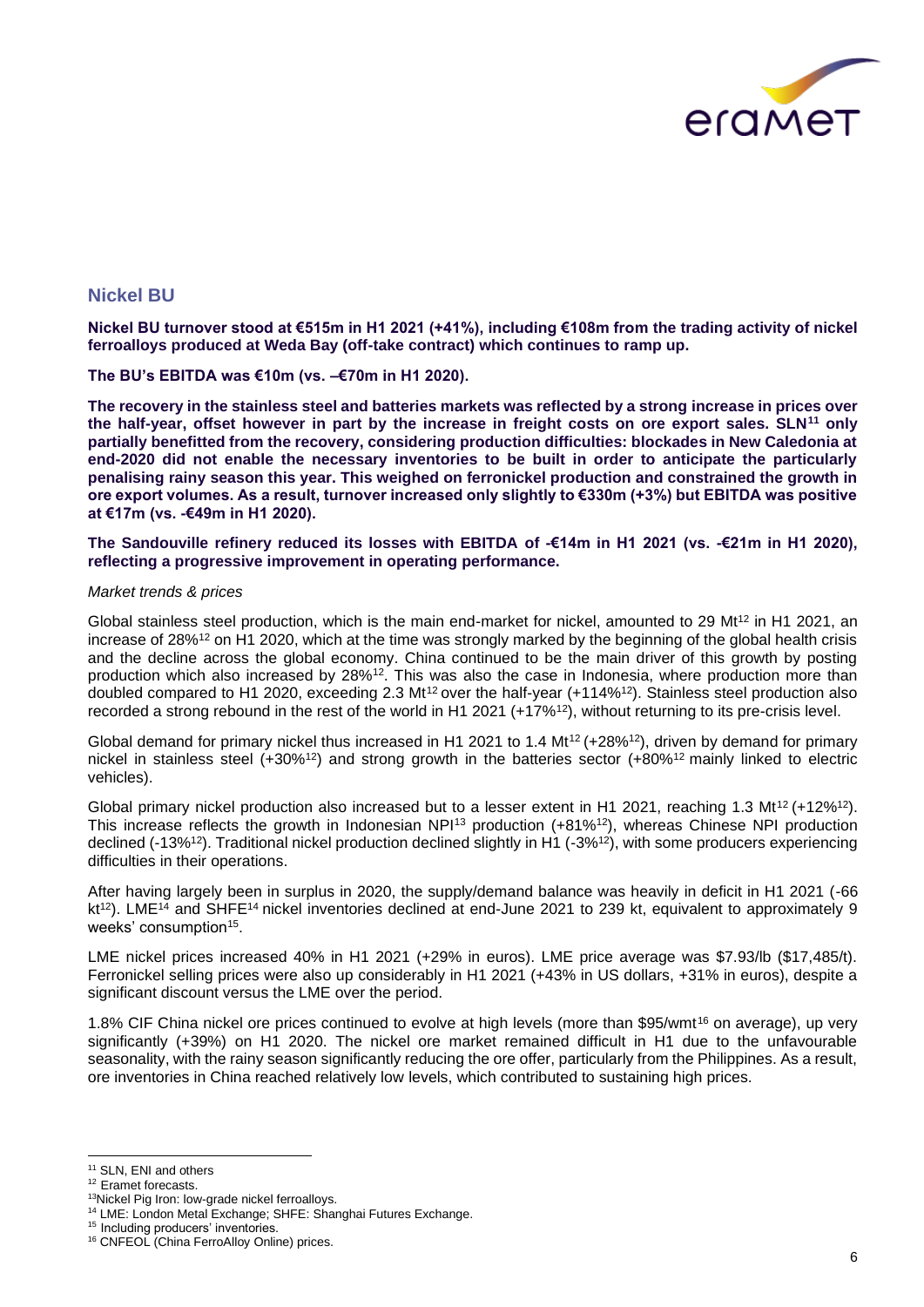

In Indonesia, the official domestic price index for nickel ore ("HPM Nickel") averaged approximately \$38/wmt in H1 2021, for nickel ore with 1.8% nickel content and 35% moisture content.

#### *Activities*

**In New Caledonia,** activities in the mine and the Doniambo plant were penalised by an environment which was once again difficult, between societal disruptions and the strong impact of an exceptional rainy season that continued in April and May. SLN mining production, which had started the year with low inventories due to blockades in the territory in December 2020, amounted to 2.3 Mwmt in H1 2021, an increase of 5%. In parallel, low-grade nickel ore exports were up 2%, reaching 1.1 Mwmt. Since the bad weather stopped, the situation has improved with 415 kwmt exported in June, representing an annual pace above 4 Mwmt. Ferronickel production particularly suffered with a decrease in produced volumes in H1 2021 of 22% (to 19 kt). This resulted in a decline in sold volumes of 27% (to 19 kt). The plant is also supplied better since end-June.

Cash cost<sup>6</sup> amounted to \$6.9/lb on average in H1 2021, reflecting the significant decline in produced volumes and the unfavourable €/\$ exchange rate.

As a result, SLN's cash position again deteriorated in H1 2021. This highlights the need for SLN to not only be able to operate its mines and its plant under normal operating conditions, but also be in a position to fully implement the levers identified in the rescue plan: an increase in export capacity of non-recoverable ore locally to 6 Mwmt per year with demand obtained to authorise 2 Mwmt in additional exports as well as an electricity price reduction. The consultation process with suppliers for a long-term solution to the supply of electricity to Doniambo is advancing on schedule.

**At the Sandouville plant in Normandy**, nickel salt and high-purity metal production reached 4.9 kt in H1 2021, an increase of 32% from H1 2020, which was very affected by the health crisis. Sales volumes also significantly increased to 4.7 kt (+27%) thanks to the recovery in high-purity nickel markets. The recovery of the plant is expected to continue in H2.

**At Weda Bay in Indonesia,** mine operations, which now employ approximately 4 000 people, continued to ramp up to an exceptional pace with nearly 7 Mwmt produced in H1 2021. The level of production achieved enabled the supply of the Joint Venture's plant, but also sold nearly 4.2 Mwmt of ore to other Indonesian producers located on the industrial site of the island of Halmahera which now has six plants. In parallel, the nickel ferroalloys plant operated at maximum capacity in H1 2021, for a total of 20 kt produced at a very competitive cash cost. The excellent operating performance of Weda Bay was thus reflected in a contribution of €70m to Group FCF over the period, including trading activity.

#### *Outlook*

Global stainless steel production offers good growth prospects for the rest of the year in Europe and North America. The strong rebound in nickel demand posted in H1 2021 is expected to continue throughout the year, factoring in the very good momentum of the Chinese and Indonesian stainless steel sectors, but also thanks to the ramp-up in the batteries sector for electric vehicles.

NPI production in Indonesia should still accelerate in H2 2021 with the installation of new production lines. Traditional production is expected to return to its pre-Covid levels in H2, notably thanks to a return to normal on operations sites which were affected in H1. Against this background, the supply/demand balance should even itself out over the full year.

Considering the good momentum in the stainless steel market, the discount level compared to LME should decrease in H2 2021 for ferronickel, whilst remaining substantial.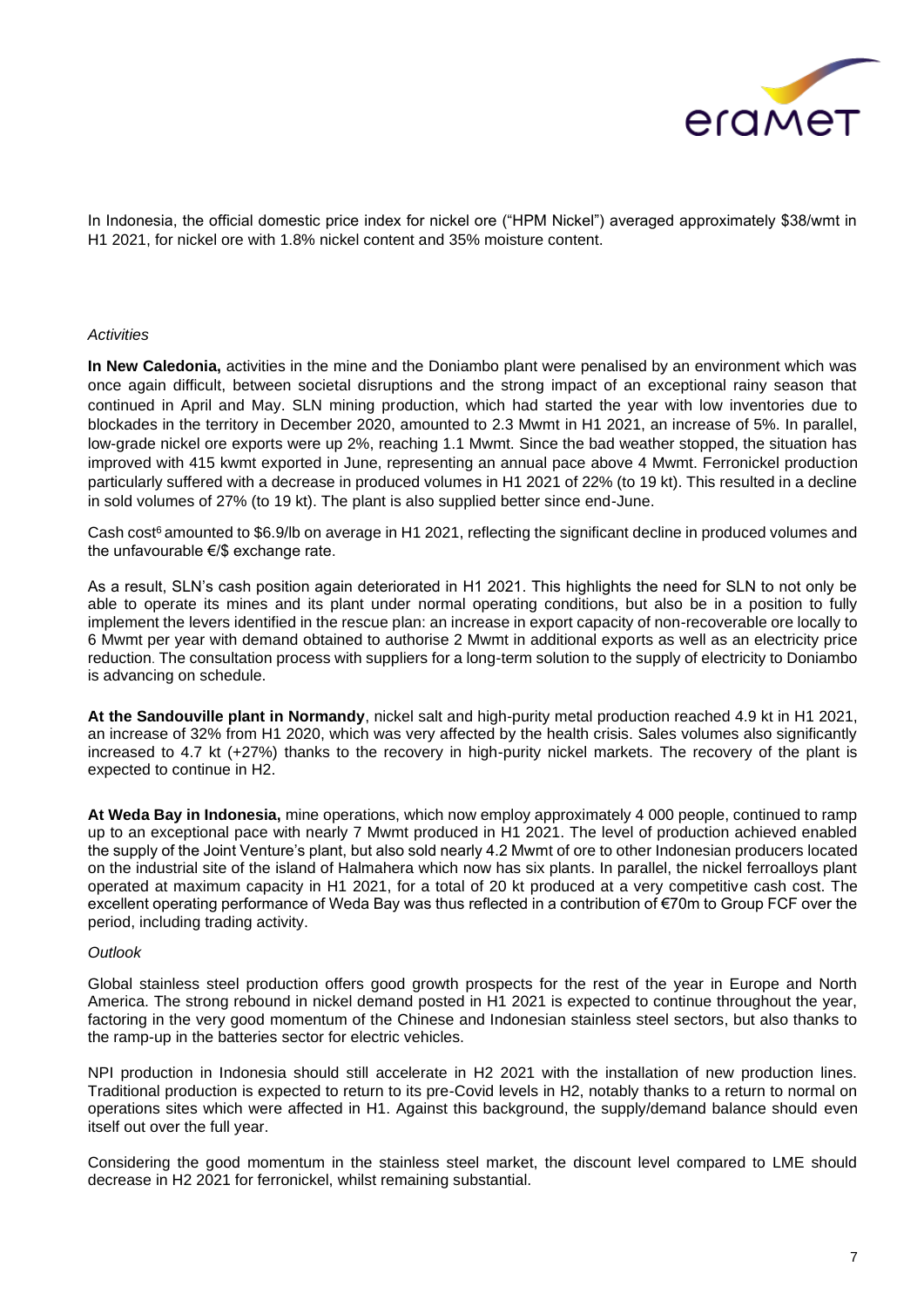

In New Caledonia, SLN's nickel ore export volume target is 3.5 Mwmt in 2021. Given the low level achieved in H1, ferronickel production is expected to rise to nearly 45 kt. Considering the favourable seasonality and subject to normal operating conditions, the cash cost should considerably improve in H2.

At Weda Bay in Indonesia, the mine production target has been revised upwards to more than 12 Mwmt in 2021. Nickel ferroalloys production is confirmed at approximately 40 kt-Ni. The Group is closely monitoring current developments in the health crisis locally.

As part of the strategic review of the Sandouville site, the option of a sale is now favoured, and discussions are underway and at an advanced stage with a potential buyer.

### **Mineral Sands BU**

**The Mineral Sands BU posted stable H1 2021 turnover at €138m, factoring in a negative €/\$ currency effect, which offset the favourable price effect. EBITDA was up by 6% to €47m, reflecting the good operating performance offset in part by an increase in the cost of inputs, particularly the cost of energy.**

#### *Market trends & prices*

Global demand for zircon has rebounded since early 2021 and was very sustained throughout H1 thanks to the recovery in the global economy. Most of this increase is a result of the ceramics sector (approximately 50% of the end-product) in China and Europe. Parallel to this, zircon production increased at a less fast pace, especially given that the market was plunged into uncertainty in Q2 with the emergence of significant operating difficulties at a major producer in South Africa. The supply/demand balance was thus in deficit in H1 2021.

Zircon market prices ended at \$1,338/t FOB<sup>17</sup> in H1 2021, with an increase of 6% in Q2 versus Q1. However, prices remained below their H1 2020 level (-1% in US dollars, -10% in euros), but stable on Q4 2020.

Global demand for TiO<sub>2</sub> pigments<sup>18</sup>, the main end-market for titanium-based products<sup>19</sup>, was again very substantial in H1 2021 thanks to global economic growth. To date, TiO<sub>2</sub> pigment producers have managed to meet this demand, in a tight market. In the titanium-based products market, factoring in the difficulties encountered by some producers, the expected deficit in supply results in tight demand, notably for CP titanium dioxide slag as produced by TiZir in Norway.

This tight demand is not reflected in selling prices in H1 2021 due to the inertia of operations in this market in which prices are set on a quarterly and half-year basis. The latter ended at \$753/t FOB<sup>20</sup> (-6% in US dollars versus H1 2020, -13% in euros).

#### *Activities*

**In Senegal**, mineral sands production<sup>21</sup> remained at a high level in H1 2021 at 362 kt. The slight reduction in average content in the targeted are being mined over the period was offset by the very good operating performance achieved. Zircon production declined by 3% to 28 kt with sales down by 9% to 30 kt, compared to a high level in H1 2020.

**In Norway**, titanium slag production reached a record level in the first half at 103 kt (+5%), whereas sales volumes increased more significantly (+13%), reaching 113 kt.

#### *Outlook*

The rebound in demand for zircon in H1 2021 should continue into the second half of the year, contributing to a significant increase in prices from Q3 2021.

<sup>&</sup>lt;sup>17</sup> Source Zircon premium: Eramet analysis.

<sup>18</sup> c.90% of titanium-based end-products.

<sup>&</sup>lt;sup>19</sup> Titanium dioxide slag, ilmenite, leucoxene and rutile.

<sup>&</sup>lt;sup>20</sup> Source: Market consulting, Eramet analysis.

<sup>&</sup>lt;sup>21</sup> Titanium-related ore (ilmenite, rutile and leucoxene) and zircon.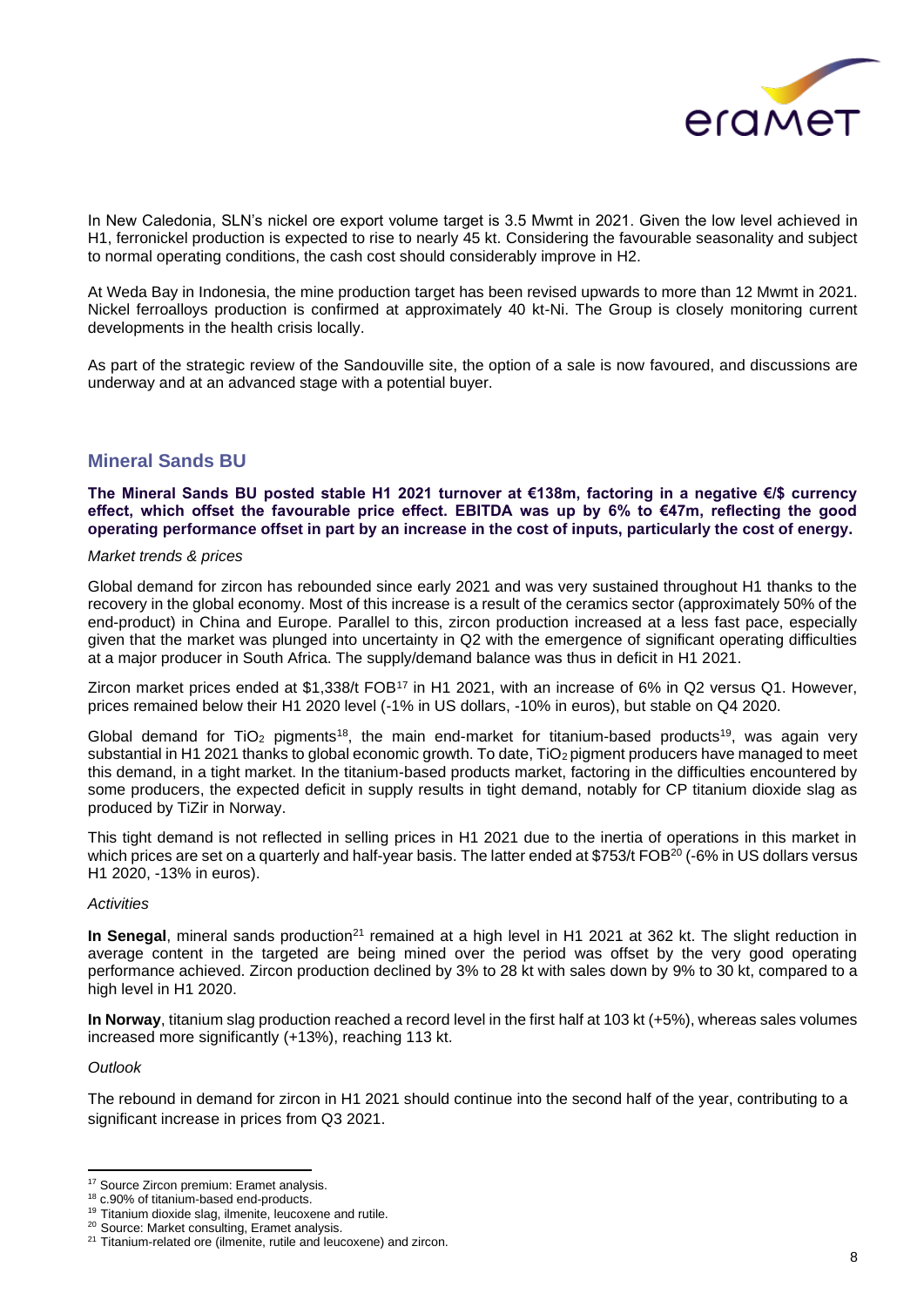

The market for titanium dioxide slag should also continue to be driven by strong demand for TiO2 pigments. The titanium-based products market is expected to remain tight in H2, penalised by a partial reduction in South-African supply as a result of social and safety concerns. As a result, the price of titanium slag should grow in H2 2021.

#### **High-Performance Alloys division**

**The High-Performance Alloys division posted turnover of €337m in H1 2021, down slightly by 2%. The loss in EBITDA was reduced by more than six, amounting to -€10m in H1 2021.**

**The profound crisis in the aerospace sector continues to weigh significantly on Aubert & Duval ("A&D")<sup>22</sup> . Sales down 9% to €245m. Measures to adapt costs to the level of activity enabled an improvement in EBITDA, which went from -€52m in H1 2020 to -€14m in H1 2021.**

**Erasteel sales increased to €91m (+20%). EBITDA ended at €3m (vs. -€15m in H1 2020), reflecting a more favourable product mix and productivity gains.** 

**In addition, Brown Europe, a subsidiary of the division specialised in wire drawing of alloys used in the aerospace sector, was sold at end-June for €12m, booked in FCF at end-June 2021.**

#### *Market trends & prices*

The aerospace sector, which accounts for nearly 70% of A&D's turnover (pre-crisis level), still remains very significantly lagging behind, particularly for long-range aircraft.

National sovereign markets (defence and nuclear) as well as energy markets only very slightly suffered from the effects of the health crisis, notably thanks to large-scale public investment programmes that sustain demand.

The automotive industry, which represents nearly half of Erasteel's sales, saw its recovery accentuate in H1 2021, driven by Asia in the first instance followed by North America and Europe to a lesser extent. However, the shortage of semiconductors penalised this recovery.

#### *Activities*

**A&D's** aerospace sector turnover declined 24% to €143m in H1 2021. Sales continued to suffer the full effects of the sharp slowdown in the aerospace industry as production rates for the main programmes remained at low levels.

Turnover in the Energy and Defence sectors was up very significantly (+74%) to €73m in H1 2021. Sales in the Energy sector increased considerably in Q2, reflecting the ramp-up in volumes of deliveries to GE of parts for land-based turbines, with a demand that is increasingly sustained. New contracts were also signed with National Defence players notably regarding parts for use in the military naval sector.

Moreover, A&D is pursuing the finalisation of a review of quality processes and the adaptation of its cost structure to respond to the degradation of its main market. The Work Organisation Adjustment Plan<sup>23</sup> signed in April is aimed at a net reduction of 327 positions based on staff in June 2020 (427 positions cut and 100 new positions created), for an overall estimated cost of €33m. The plan is under implementation, a first round of departures was thus validated, leading to the recording of a provision of €20m at end-June.

Measures to adapt the cost of labour – reduction in temporary staff, departures of employees, use of part-time work – enabled savings over the half-year estimated at €33m on an annual basis, for a target of €50m. They will be supplemented by the full effect of voluntary redundancies. At end-June 2021, A&D headcount thus declined by -14% versus end-2019. This decline should be c.-20% at the end of the Plan.

<sup>22</sup> Aubert & Duval, EHA and others.

<sup>&</sup>lt;sup>23</sup>This plan also includes the extension of the Long-Term Part-Time Work scheme (Activité Partielle Longue Durée, "APLD") until end-2022.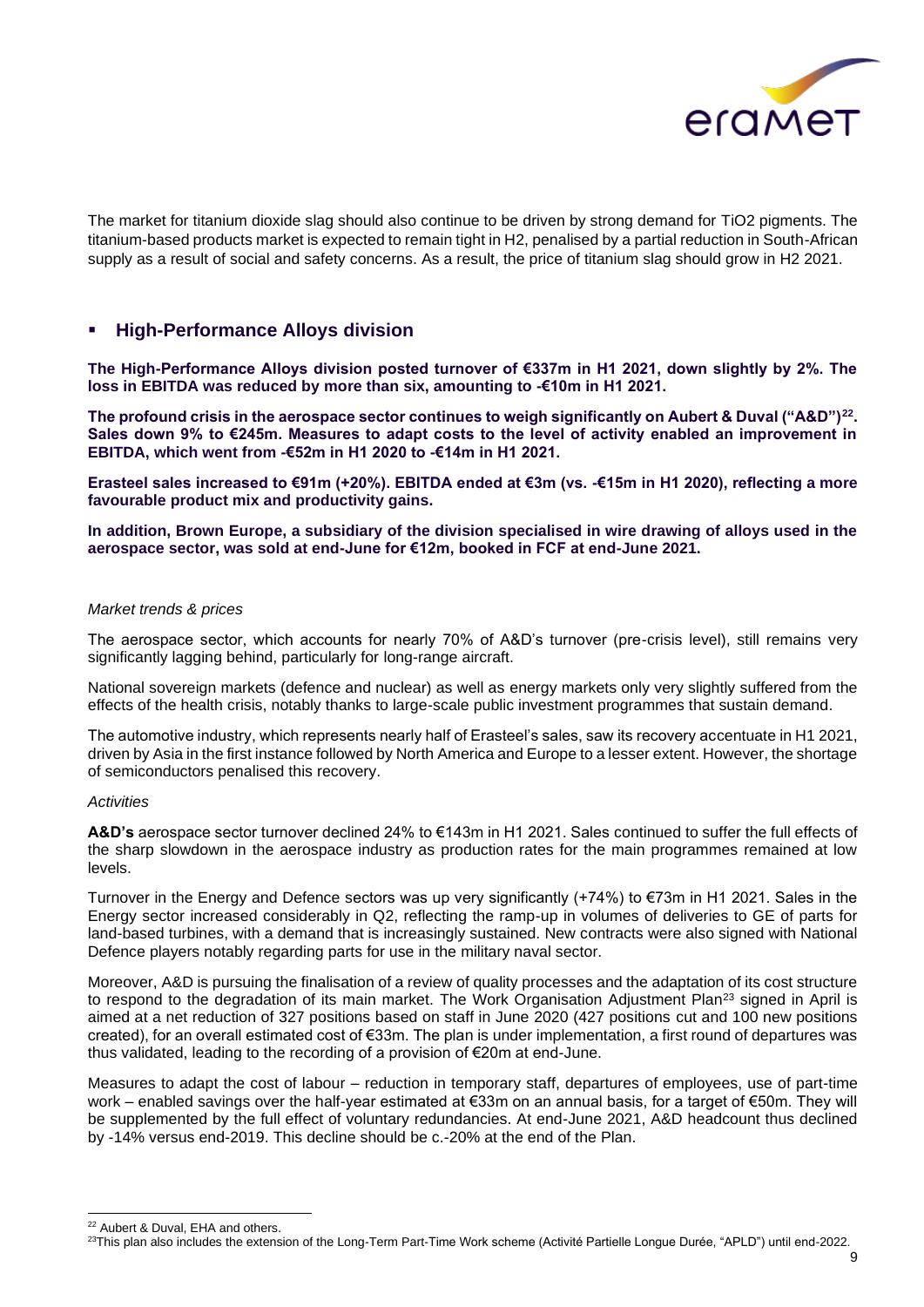

At **Erasteel**, turnover increased 20% to €91m, linked to the global economic recovery and new market share gains in Asia for products made from powder metallurgy. Recycling activity continued to grow (+67% to €10m). The cost reduction plan also continued this year.

#### *Outlook*

The outlook for the aerospace industry improved during H1. Thus, Airbus announced a strong recovery in its production rates for the A320 family, with a return to pre-crisis pace by early 2023. Conversely, the outlook for recovery remains very uncertain for long-range aircraft, a market in which A&D is very active.

As regards Erasteel, the automotive market should continue to recover in H2 2021 with global production expected to increase to nearly 10% in 2021.

The sale of A&D, which is strategic to the aerospace sector, remains the Group's preferred option in time.

## ⧫ **Outlook**

Assuming that the health situation does not significantly deteriorate, the good momentum in the markets of the Mining and Metals division should continue into second-half 2021, with prices increases expected in Q3, notably for manganese alloys and much more favourable seasonality. However, the high freight costs and logistics issues are set to continue.

Despite an improved medium-term outlook for single-aisle aircraft, the aerospace crisis continues to penalise the High-Performance Alloys division.

The Group is expected to complete between €400-€450m in capital expenditure in 2021, specifically to support its growth.

Mining production targets are maintained in Gabon and New Caledonia and revised upwards in Indonesia:

- 7 Mt of manganese ore production in 2021:
- 3.5 Mwmt in nickel ore exports;
- Weda Bay production to 12 Mwmt.

The Group is revising its 2021 EBITDA target upwards: factoring in a particularly favourable price environment for manganese alloys and a revised consensus for 2021 for average manganese ore prices (CIF China 44%) at \$5.01/dmtu and LME nickel prices at \$7.9/lb<sup>24</sup>, forecast EBITDA would be more than €850m in 2021.

This outlook is in line with the good momentum of H1, assuming that the health situation does not significantly deteriorate.

 $24$  Compared to a consensus for 2021 of average manganese ore prices at \$4.5/dmtu and LME nickel prices at \$7.5/lb in February 2021.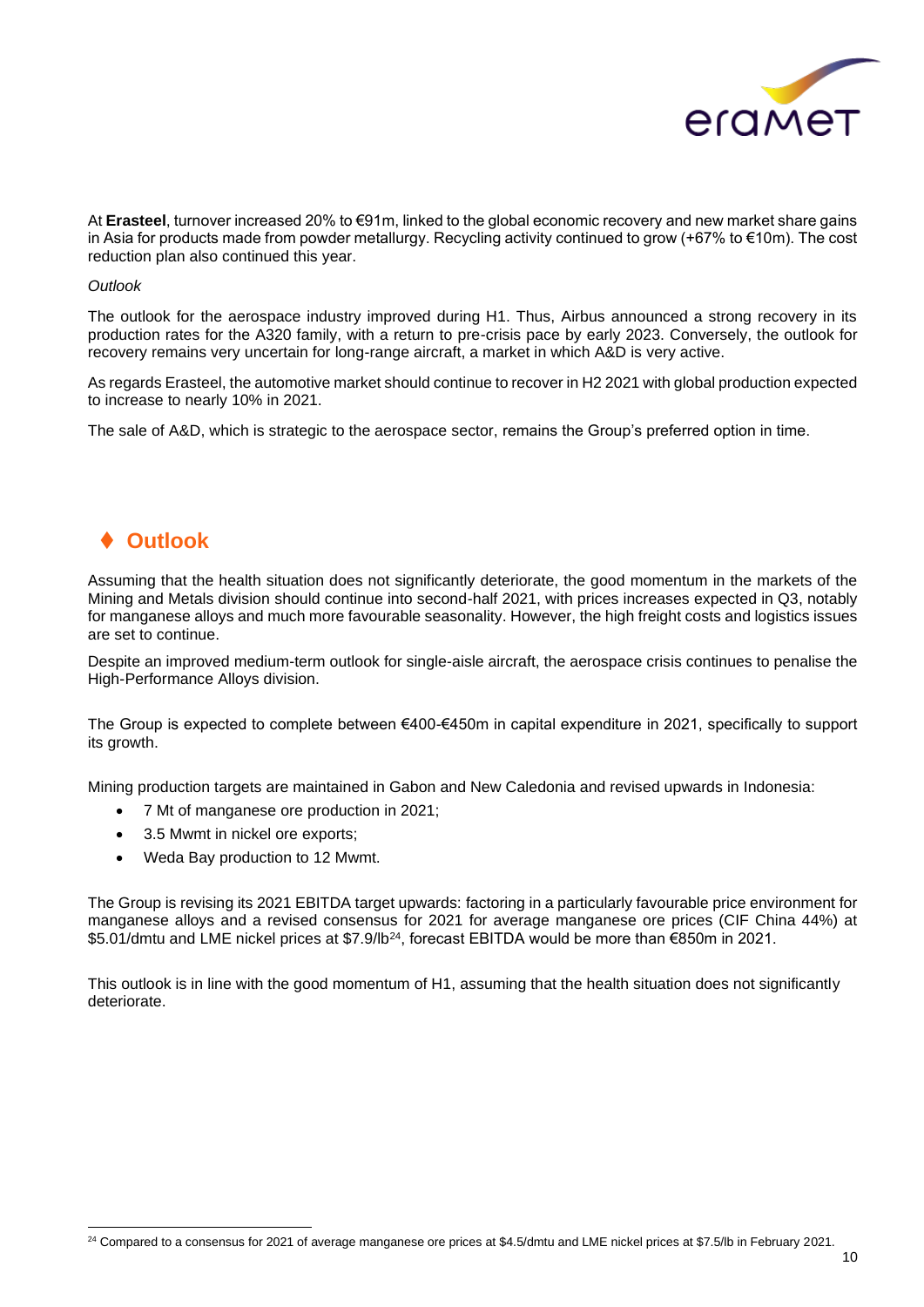

#### **Calendar**

29.07.2021: Webcast and presentation of 2021 half-year results

*A live Internet webcast of the 2021 half-year results presentation will take place on Thursday 29 July 2021 at 10:30 a.m. CET, on our website: www.eramet.com. Presentation documentation will be available at the time of the webcast.*

25/10/2021: Publication of 2021 third-quarter turnover

#### **ABOUT ERAMET**

Eramet transforms the Earth's mineral resources to provide sustainable and responsible solutions to the growth of the industry and to the challenges of the energy transition.

Its 13,000 employees are committed to this through their civic and contributory approach in all the countries where the mining and metallurgical group is present.

Manganese, nickel, mineral sands, lithium and cobalt: Eramet recovers and develops metals that are essential to the construction of a more sustainable world.

As a privileged partner of its industrial clients, the Group contributes to making robust and resistant infrastructures and constructions, more efficient means of mobility, safer health tools and more efficient telecommunications devices.

Fully committed to the era of metals, Eramet's ambition is to become a reference for the responsible transformation of the Earth's mineral resources for living well together.

www[.eramet.c](http://www.eramet.com/)om

#### **INVESTOR CONTACT**

**Director of Investor Relations Sandrine Nourry-Dabi** T. +33 1 45 38 37 02 [sandrine.nourrydabi@eramet.com](mailto:sandrine.nourrydabi@eramet.com)

#### **PRESS CONTACT**

**Communications Director Pauline Briand** [pauline.briand@eramet.com](mailto:pauline.briand@eramet.com)

**Image 7 Marie Artzner** T. +33 1 53 70 74 31 | M. +33 6 75 74 31 73 [martzner@image7.fr](mailto:martzner@image7.fr)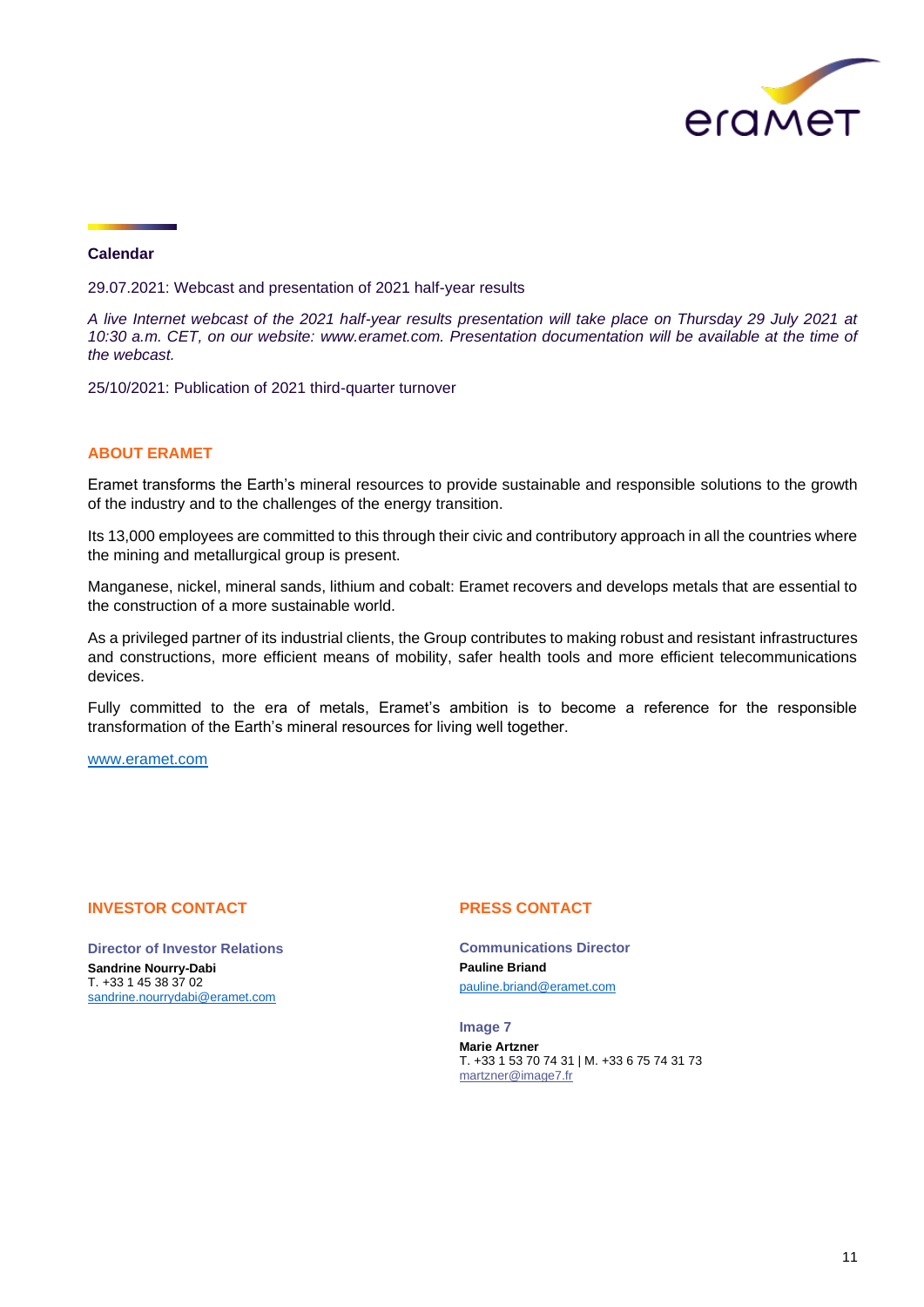

### **APPENDICES**

## **Appendix 1: Quarterly turnover**

| $\epsilon$ million <sup>1</sup>                                         | Q2<br>2021 | Q <sub>1</sub><br>2021 | Q4<br>2020 | Q3<br>2020 | Q <sub>2</sub><br>2020 | Q <sub>1</sub><br>2020 |
|-------------------------------------------------------------------------|------------|------------------------|------------|------------|------------------------|------------------------|
| <b>MINING &amp; METALS DIVISION</b>                                     |            |                        |            |            |                        |                        |
| Manganese BU                                                            | 498        | 389                    | 440        | 420        | 480                    | 359                    |
| Nickel BU                                                               | 277        | 238                    | 323        | 216        | 215                    | 151                    |
| <b>Mineral Sands BU</b>                                                 | 82         | 56                     | 74         | 63         | 69                     | 70                     |
| <b>Total Division</b>                                                   | 857        | 683                    | 837        | 699        | 764                    | 580                    |
| <b>HIGH-PERFORMANCE ALLOYS DIVISION</b>                                 |            |                        |            |            |                        |                        |
| <b>A&amp;D and Erasteel</b>                                             | 182        | 155                    | 181        | 154        | 149                    | 196                    |
| <b>GROUP</b>                                                            |            |                        |            |            |                        |                        |
| <b>Holding company &amp; eliminations</b>                               | 1          | $\bf{0}$               | (2)        | (3)        | $\bf{0}$               | (2)                    |
| <b>Eramet group published IFRS financial</b><br>statements <sup>2</sup> | 1,040      | 838                    | 1,016      | 850        | 913                    | 774                    |

<sup>1</sup>Data rounded up to the nearest million.

2 Application of IFRS standard 11 "Joint Arrangements".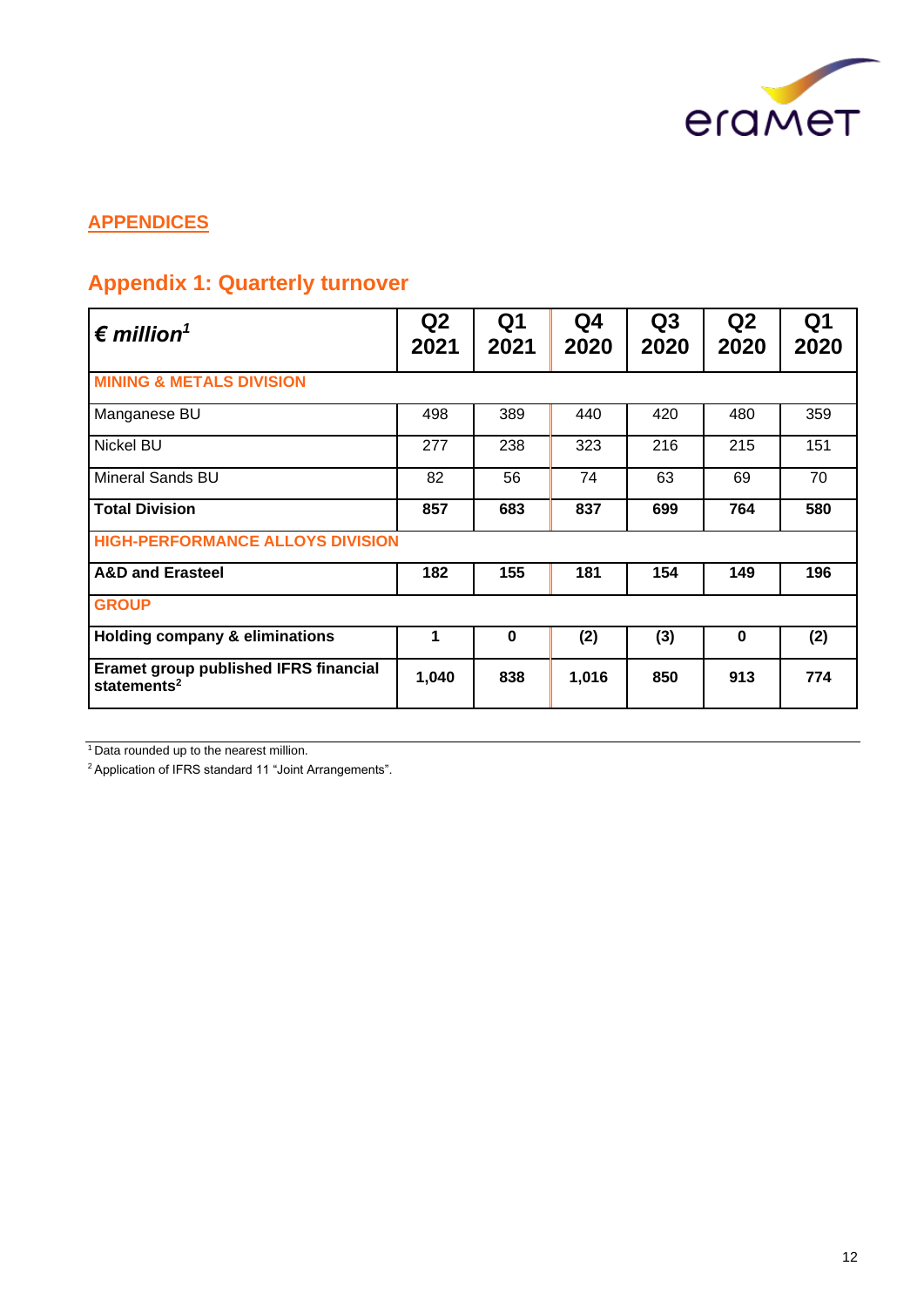

# **Appendix 2: Productions and shipments**

| In thousands of tonnes                                                  | Q2 2021 | Q1 2021 | Q4 2020 | Q3 2020 | Q <sub>2</sub><br>2020 | Q1 2020 |
|-------------------------------------------------------------------------|---------|---------|---------|---------|------------------------|---------|
| <b>MANGANESE BU</b>                                                     |         |         |         |         |                        |         |
| Manganese ore and sinter production                                     | 1,597   | 1,512   | 1,503   | 1,537   | 1,475                  | 1,288   |
| Manganese ore and sinter transportation <sup>1</sup>                    | 1,542   | 1,377   | 1,535   | 1,615   | 1,620                  | 1,242   |
| <b>External manganese ore sales</b>                                     | 1,314   | 1,212   | 1,393   | 1,492   | 1,418                  | 1,000   |
| <b>Manganese alloy production</b>                                       | 173     | 194     | 186     | 170     | 146                    | 196     |
| <b>Manganese alloy sales</b>                                            | 183     | 174     | 208     | 162     | 165                    | 181     |
| <b>NICKEL BU</b>                                                        |         |         |         |         |                        |         |
| Nickel ore production (in thousands of wet<br>tonnes)                   |         |         |         |         |                        |         |
| <b>SLN</b>                                                              | 1,254   | 1,050   | 1,599   | 1,603   | 1,286                  | 918     |
| Weda Bay Nickel (100%)                                                  | 3,996   | 3,001   | 1,572   | 573     | 751                    | 513     |
| Ferronickel production - SLN (kt of Ni)                                 | 8.5     | 10.0    | 11.3    | 12.8    | 11.7                   | 12.1    |
| Nickel ferroalloy production - Weda Bay<br>Nickel (kt of $Ni - 100\%)$  | 10.0    | 10.1    | 10.6    | 8.4     | 4.5                    |         |
| <b>Nickel ore sales</b><br>(in thousands of wet tonnes)                 |         |         |         |         |                        |         |
| <b>SLN</b>                                                              | 684     | 433     | 832     | 589     | 760                    | 331     |
| Weda Bay Nickel (100%)                                                  | 2,967   | 1,205   | 236     | 182     |                        |         |
| <b>Ferronickel sales</b> - SLN (kt of Ni)                               | 10.0    | 8.8     | 11.7    | 12.8    | 14.3                   | 11.6    |
| Nickel ferroalloy sales - Weda Bay<br>Nickel/Off-take Eramet (kt of Ni) | 4.1     | 4.3     | 5.4     | 0.8     |                        |         |
| Nickel salt and high purity nickel<br>production                        | 2.6     | 2.3     | 2.1     | 1.6     | 2.2                    | 1.5     |
| Nickel salt and high purity nickel sales                                | 2.6     | 2.1     | 2.4     | 1.3     | 2.1                    | 1.6     |
| <b>MINERAL SANDS BU</b>                                                 |         |         |         |         |                        |         |
| <b>Mineral Sands production</b>                                         | 191     | 171     | 208     | 183     | 183                    | 188     |
| <b>Zircon production</b>                                                | 15      | 13      | 16      | 14      | 15                     | 14      |
| <b>Titanium dioxide slag production</b>                                 | 55      | 48      | 49      | 52      | 50                     | 48      |
| <b>Zircon sales</b>                                                     | 16      | 14      | 16      | 13      | 16                     | 17      |
| <b>Titanium dioxide slag sales</b>                                      | 71      | 42      | 45      | 51      | 48                     | 52      |

<sup>1</sup> Produced and transported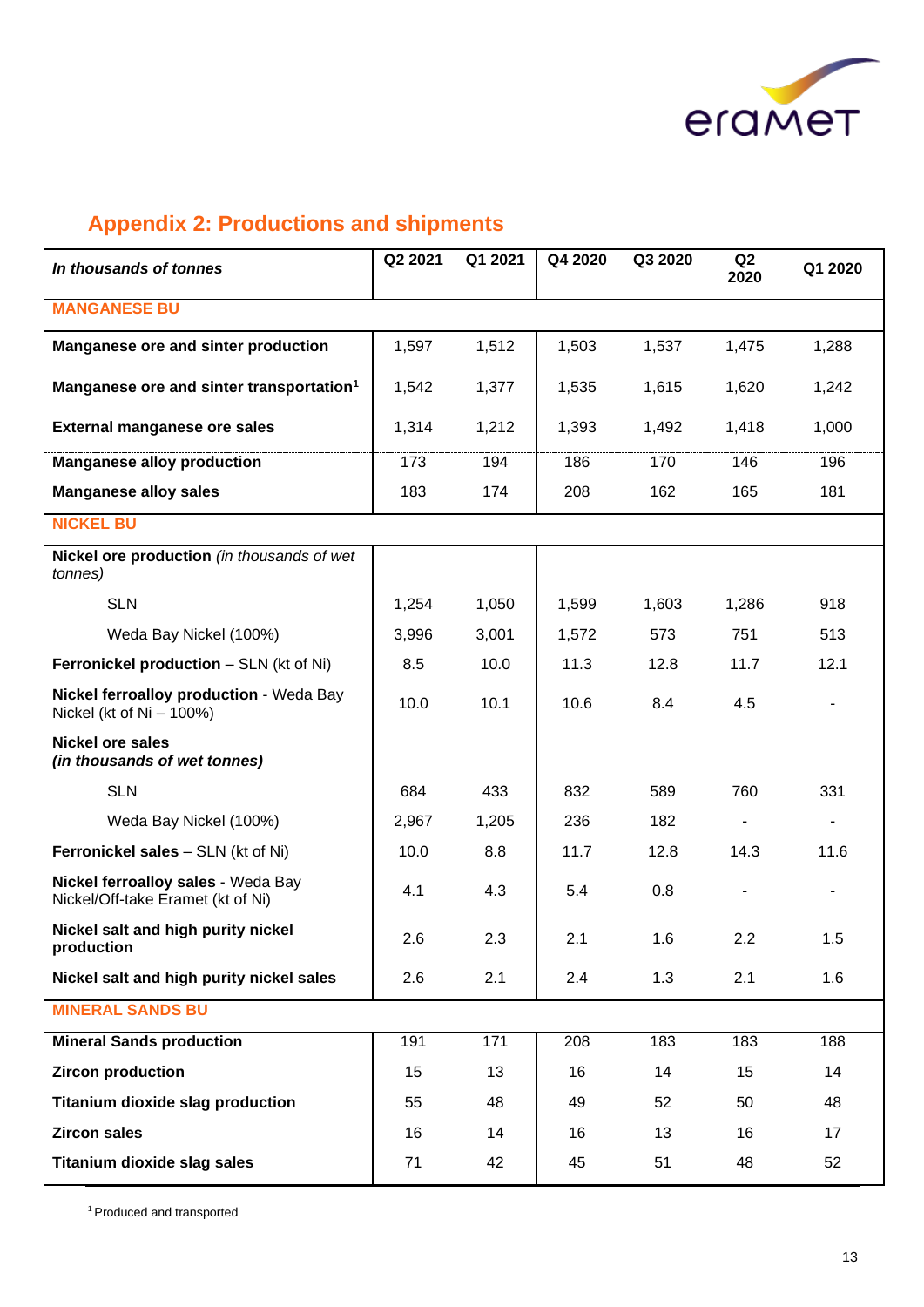

## **Appendix 3: Price and index**

|                                                 | H1<br>2021 | H <sub>2</sub><br>2020 | H1 2020 | Chg. H1<br>$2021 - H1$<br>2020 <sup>6</sup> | Chg. H1<br>$2021 - H1$<br>20206 |
|-------------------------------------------------|------------|------------------------|---------|---------------------------------------------|---------------------------------|
| <b>MANGANESE BU</b>                             |            |                        |         |                                             |                                 |
| Mn CIF China 44% (\$/dmtu) <sup>1</sup>         | 5.06       | 4.19                   | 4.98    | $+2%$                                       | $+21%$                          |
| Ferromanganese MC - Europe (EUR/t) <sup>1</sup> | 1,886      | 1,311                  | 1,422   | $+33%$                                      | $+44%$                          |
| Silicomanganese - Europe (EUR/t) <sup>1</sup>   | 1,191      | 870                    | 949     | $+26%$                                      | $+37%$                          |
|                                                 |            |                        |         |                                             |                                 |
| <b>NICKEL BU</b>                                |            |                        |         |                                             |                                 |
| Ni LME $(\frac{5}{lb})^2$                       | 7.93       | 6.85                   | 5.65    | $+40%$                                      | $+16%$                          |
| Ni LME $($/t)^2$                                | 17,485     | 15,092                 | 12,455  | $+40%$                                      | $+16%$                          |
| Ni ore CIF China 1.8% (\$/wmt) <sup>3</sup>     | 95.4       | 91.0                   | 68.5    | $+39%$                                      | +5%                             |
|                                                 |            |                        |         |                                             |                                 |
| <b>MINERAL SANDS BU</b>                         |            |                        |         |                                             |                                 |
| Zircon $($/t)$ <sup>4</sup>                     | 1,338      | 1,310                  | 1,355   | -1%                                         | $+2%$                           |

<sup>1</sup> Half-year average market prices, Eramet calculations and analysis.

<sup>2</sup>LME (London Metal Exchange) prices.

<sup>3</sup> CNFEOL (China FerroAlloy Online) prices, "Other mining countries" in H1 2021 and H2 2020; SMM (Shanghai Metals Market) "Philippines" in H1 2020.

**CP grade titanium dioxide (\$/t) <sup>5</sup>** 753 775 798 *-6% -3%*

<sup>4</sup>TZMI, Eramet analysis (premium zircon).

<sup>5</sup> Market analysis, Eramet analysis.

<sup>6</sup> Eramet calculation (based on CRU monthly price index for manganese ore and alloys only), rounded to the nearest decimal.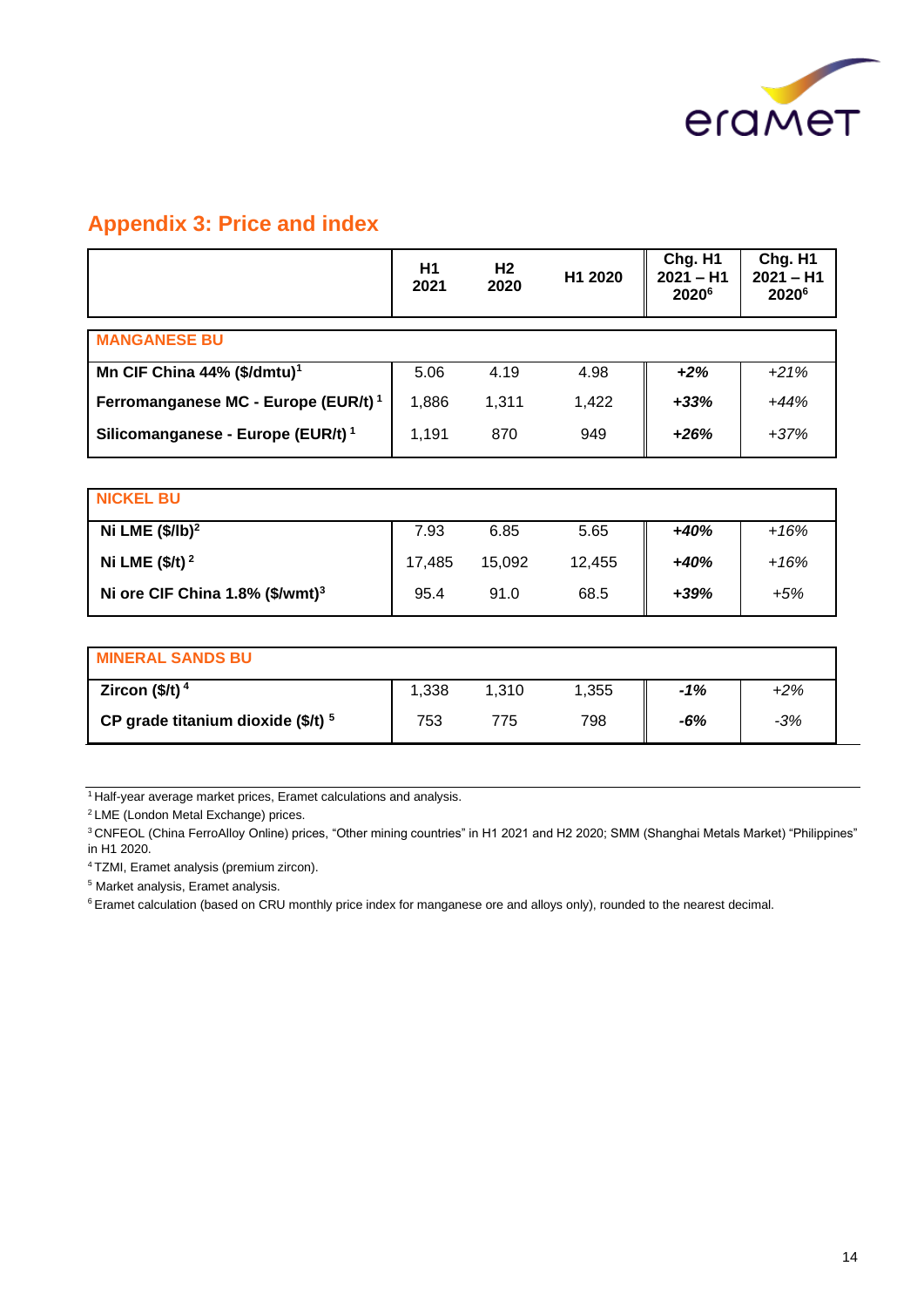

## **Appendix 4: Half-year performance indicators by activity**

| $\epsilon$ million <sup>1</sup>                                   |                  | H1<br>2021     | H1<br>2020 | <b>FY</b><br>2020 | H <sub>1</sub><br>Change<br>$(\epsilon m)$ | H <sub>1</sub><br>Change <sup>2</sup><br>$(\%)$ |
|-------------------------------------------------------------------|------------------|----------------|------------|-------------------|--------------------------------------------|-------------------------------------------------|
| <b>MINING &amp; METALS DIVISION</b>                               |                  |                |            |                   |                                            |                                                 |
| <b>Manganese BU</b>                                               | Turnover         | 887            | 839        | 1,699             | 48                                         | $+6%$                                           |
|                                                                   | <b>EBITDA</b>    | 280            | 234        | 442               | 46                                         | $+20%$                                          |
|                                                                   | COI <sup>3</sup> | 219            | 179        | 339               | 40                                         | $+22%$                                          |
|                                                                   | FCF <sup>4</sup> | 157            | 119        | 285               | 38                                         | $+32%$                                          |
| <b>Nickel BU</b>                                                  | Turnover         | 515            | 366        | 905               | 149                                        | $+41%$                                          |
|                                                                   | <b>EBITDA</b>    | 10             | $-70$      | 21                | 80                                         | n/a                                             |
|                                                                   | COI              | $-30$          | $-114$     | $-79$             | 84                                         | n/a                                             |
|                                                                   | <b>FCF</b>       | $\overline{7}$ | -88        | 1                 | 95                                         | n/a                                             |
| <b>Mineral Sands BU</b>                                           | Turnover         | 138            | 139        | 276               | $-1$                                       | $-1%$                                           |
|                                                                   | <b>EBITDA</b>    | 47             | 44         | 91                | 3                                          | $+6%$                                           |
|                                                                   | COI              | 25             | 22         | 44                | 3                                          | $+14%$                                          |
|                                                                   | <b>FCF</b>       | 51             | 34         | 43                | 17                                         | +50%                                            |
| <b>HIGH-PERFORMANCE ALLOYS DIVISION</b>                           |                  |                |            |                   |                                            |                                                 |
| <b>A&amp;D and Erasteel</b>                                       | Turnover         | 337            | 345        | 680               | -8                                         | $-2%$                                           |
|                                                                   | <b>EBITDA</b>    | $-10$          | $-66$      | $-119$            | 56                                         | n/a                                             |
|                                                                   | COI              | $-18$          | $-93$      | $-153$            | 75                                         | n/a                                             |
|                                                                   | <b>FCF</b>       | $-47$          | $-164$     | $-174$            | 117                                        | n/a                                             |
| Holding <sup>5</sup> , elim. and<br><b>Lithium BU</b> (mothballed | Turnover         | 1              | $-2$       | $-7$              | 3                                          | n/a                                             |
| project)                                                          | <b>EBITDA</b>    | $-33$          | $-22$      | $-37$             | $-11$                                      | n/a                                             |
|                                                                   | COI              | $-38$          | $-25$      | $-46$             | $-13$                                      | n/a                                             |
|                                                                   | <b>FCF</b>       | $-57$          | $-111$     | $-192$            | 54                                         | n/a                                             |
|                                                                   |                  |                |            |                   |                                            |                                                 |
| <b>GROUP total</b>                                                | Turnover         | 1,878          | 1,687      | 3,553             | 191                                        | $+11%$                                          |
|                                                                   | <b>EBITDA</b>    | 293            | 120        | 398               | 173                                        | $+144%$                                         |
|                                                                   | COI              | 159            | $-32$      | 106               | 191                                        | n/a                                             |
|                                                                   | <b>FCF</b>       | 111            | $-210$     | $-36$             | 321                                        | n/a                                             |

<sup>1</sup> Data rounded up to nearest million.

<sup>2</sup> Data rounded up to higher or lower %.

<sup>3</sup> Current operating income (COI).

<sup>4</sup>Free Cash-Flow.

<sup>5</sup> Holding: reclassification, from 2021, of central costs of the Mining and Metals division, mainly exploration and sales team expenses, previously allocated to the various business units of the division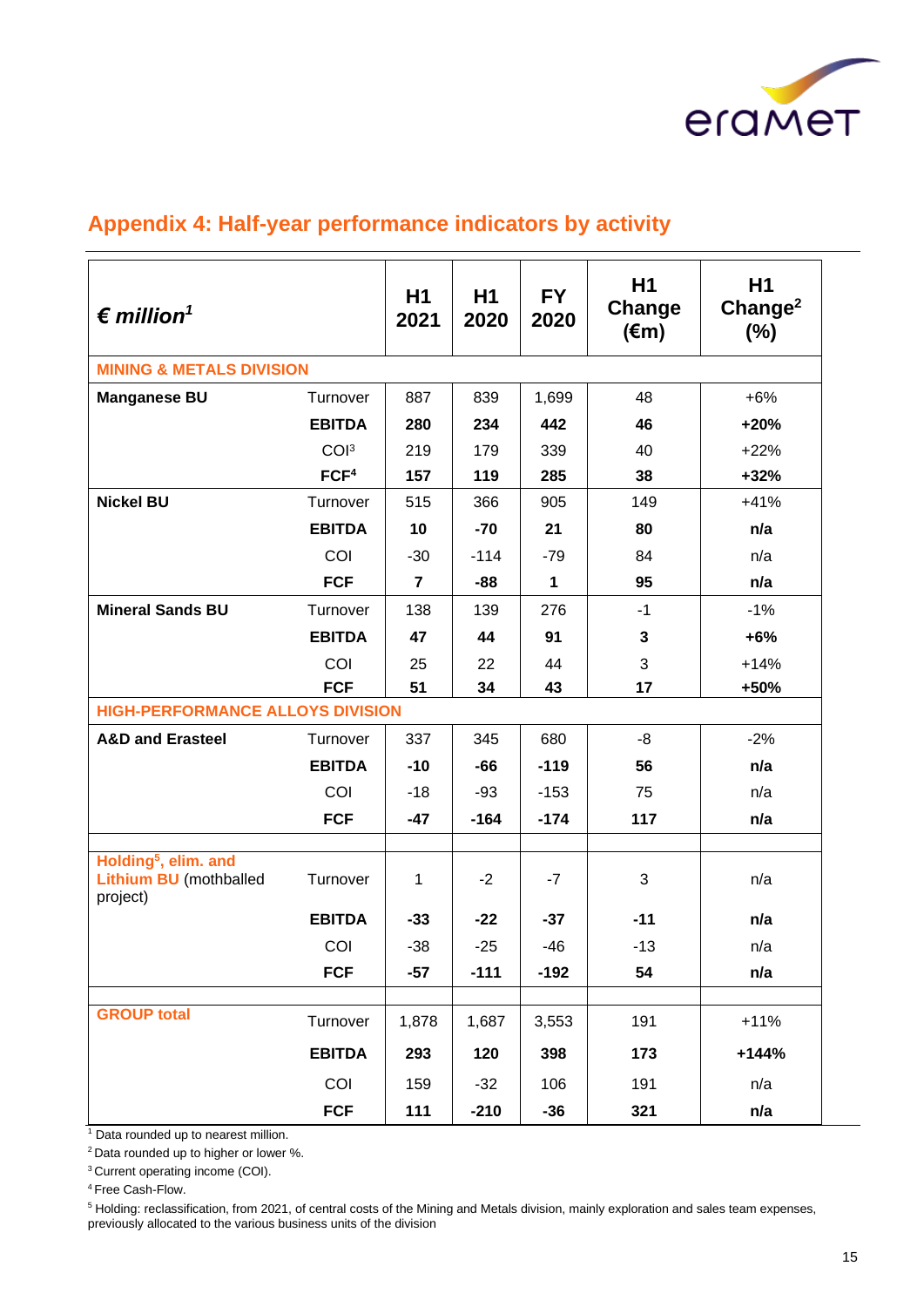

# **Appendix 5: Performance indicators**

### **Operating performance by division**

| $(E$ millions)                                                             |           | Mining and metals |                  |              | High                         |                                 |              |
|----------------------------------------------------------------------------|-----------|-------------------|------------------|--------------|------------------------------|---------------------------------|--------------|
|                                                                            | Manganese | Nickel            | Mineral<br>Sands | Lithium      | performance<br><b>Alloys</b> | Holding and<br>eliminations (1) | <b>Total</b> |
| Half year 2021                                                             |           |                   |                  |              |                              |                                 |              |
| Turnover                                                                   | 887       | 515               | 138              | $\sim$       | 337                          | 1                               | 1878         |
| <b>EBITDA</b>                                                              | 280       | 10                | 47               | (2)          | (10)                         | (32)                            | 293          |
| Current operating income                                                   | 219       | (30)              | 25               | (2)          | (18)                         | (35)                            | 159          |
| Net cash generated by (used in) operating activities                       | 222       | (30)              | 59               | (11)         | (45)                         | (40)                            | 155          |
| Industrial investments (intangible assets and property, plant & equipment) | 72        | 11                | $\,8\,$          | $\mathbf{0}$ | 16                           | 3                               | 110          |
| Half year 2020                                                             |           |                   |                  |              |                              |                                 |              |
| Turnover                                                                   | 839       | 366               | 139              | ٠            | 345                          | (2)                             | 1687         |
| <b>EBITDA</b>                                                              | 234       | (70)              | 44               | (2)          | (66)                         | (20)                            | 120          |
| Current operating income                                                   | 179       | (114)             | 22               | (2)          | (93)                         | (24)                            | (32)         |
| Net cash generated by (used in) operating activities                       | 200       | (47)              | 40               | (23)         | (135)                        | (25)                            | 10           |
| Industrial investments (intangible assets and property, plant & equipment) | 73        | 21                | 6                | 34           | 20                           | 9                               | 163          |
| Financial year 2020                                                        |           |                   |                  |              |                              |                                 |              |
| Turnover                                                                   | 1699      | 905               | 276              | ٠            | 680                          | (7)                             | 3553         |
| <b>EBITDA</b>                                                              | 442       | 21                | 91               | (5)          | (119)                        | (32)                            | 398          |
| Current operating income                                                   | 339       | (79)              | 44               | (5)          | (153)                        | (41)                            | 106          |
| Net cash generated by (used in) operating activities                       | 472       | 17                | 60               | (52)         | (116)                        | (72)                            | 309          |
| Industrial investments (intangible assets and property, plant & equipment) | 195       | 44                | 16               | 34           | 38                           | 15                              | 342          |

*(1) From 2021, increase of Holding costs due to a reclassification of Mining and Metal Division corporate expenses. Corporate expenses are related to operationnal and commercial costs previously recognized in Mining and Metals Business Units.*

### **Turnover and investments by region**

| $(E$ millions)                                                                | France | <b>Europe</b> | <b>North</b><br>America | Asia                     | Oceania | Africa | South<br>America         | <b>Total</b> |
|-------------------------------------------------------------------------------|--------|---------------|-------------------------|--------------------------|---------|--------|--------------------------|--------------|
| Turnover (destination of sales)                                               |        |               |                         |                          |         |        |                          |              |
| Half year 2021                                                                | 249    | 499           | 363                     | 684                      | 13      | 55     | 15                       | 1878         |
| Half year 2020                                                                | 141    | 489           | 226                     | 738                      | 10      | 51     | 32                       | 1687         |
| Financial year 2020                                                           | 253    | 845           | 669                     | 1622                     | 24      | 103    | 37                       | 3553         |
| Industrial investments (intangible assets and property, plant $\&$ equipment) |        |               |                         |                          |         |        |                          |              |
| Half year 2021                                                                | 19     | 20            |                         | $\overline{\phantom{a}}$ | 9       | 61     | $\overline{\phantom{a}}$ | 110          |
| Half year 2020                                                                | 31     | 9             |                         | $\overline{\phantom{a}}$ | 19      | 69     | 34                       | 163          |
| Financial year 2020                                                           | 57     | 29            | 2                       |                          | 39      | 180    | 34                       | 342          |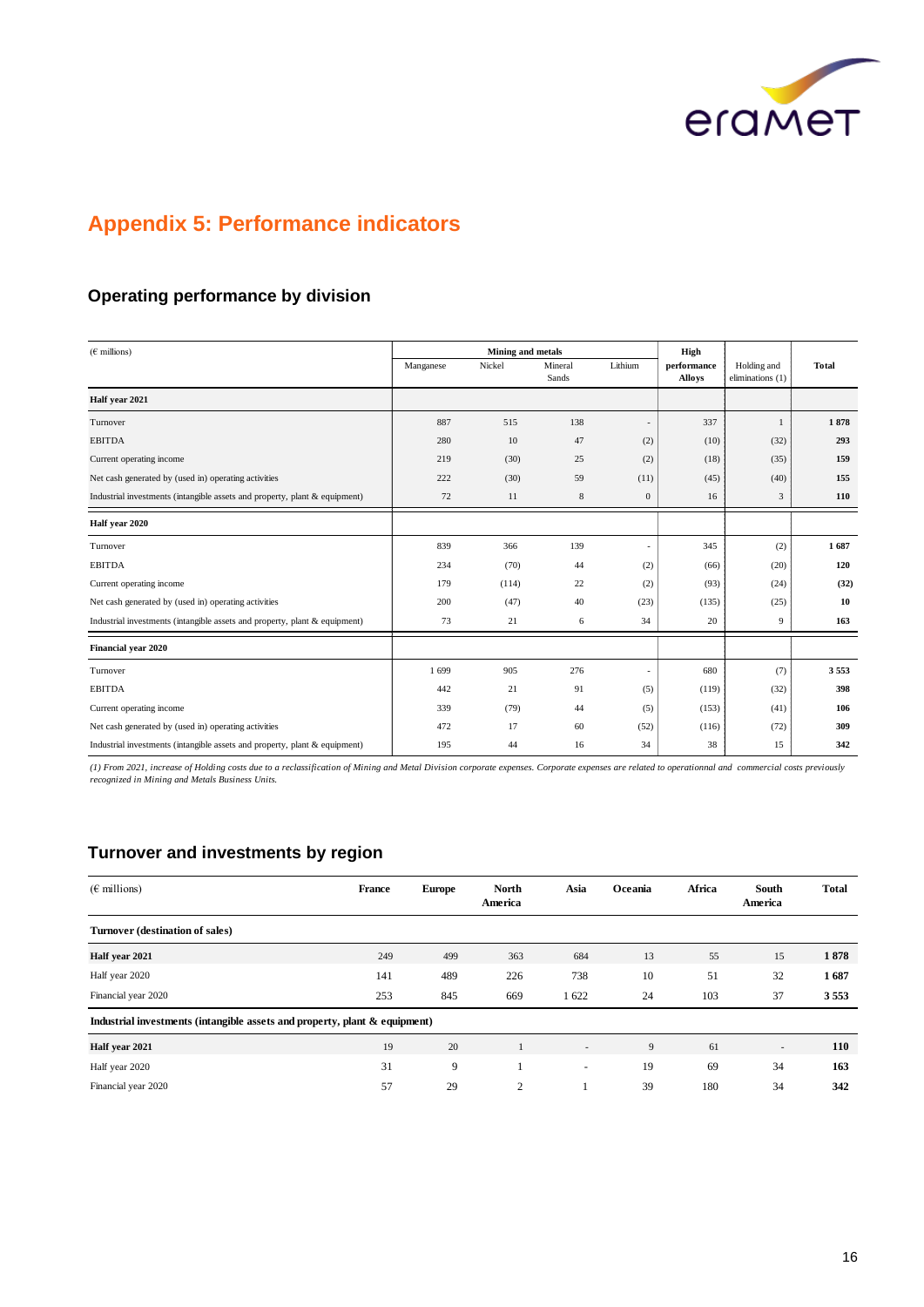

## **Consolidated performance indicators – Income statement**

| $(\epsilon$ millions)                                                                                               | Half year<br>2021  | <b>Half</b> year<br>2020 | <b>Financial year</b><br>2020 |
|---------------------------------------------------------------------------------------------------------------------|--------------------|--------------------------|-------------------------------|
| <b>Turnover</b>                                                                                                     | 1878               | 1687                     | 3553                          |
| <b>EBITDA</b>                                                                                                       | 293                | 120                      | 398                           |
| Amortisation and depreciation of non-current assets<br>Net change in operating provisions and impairment allowances | (130)<br>(4)       | (145)<br>(7)             | (281)<br>(12)                 |
| <b>Current operating income</b>                                                                                     | 159                | (32)                     | 106                           |
| Impairment of assets<br>Other operating income and expenses                                                         | (27)               | (381)<br>(78)            | (498)<br>(63)                 |
| <b>Operating income</b>                                                                                             | 132                | (491)                    | (455)                         |
| Financial income<br>Share of income from associates<br>Income taxes                                                 | (82)<br>77<br>(57) | (82)<br>7<br>(73)        | (186)<br>86<br>(121)          |
| Net income for the period                                                                                           | 70                 | (639)                    | (676)                         |
| - Attributable to non-controlling interests<br>- Attributable to the Group                                          | 17<br>53           | (16)<br>(623)            | (1)<br>(675)                  |
| Basic earning per share $(\epsilon)$                                                                                | 1,98               | (23, 48)                 | (25, 46)                      |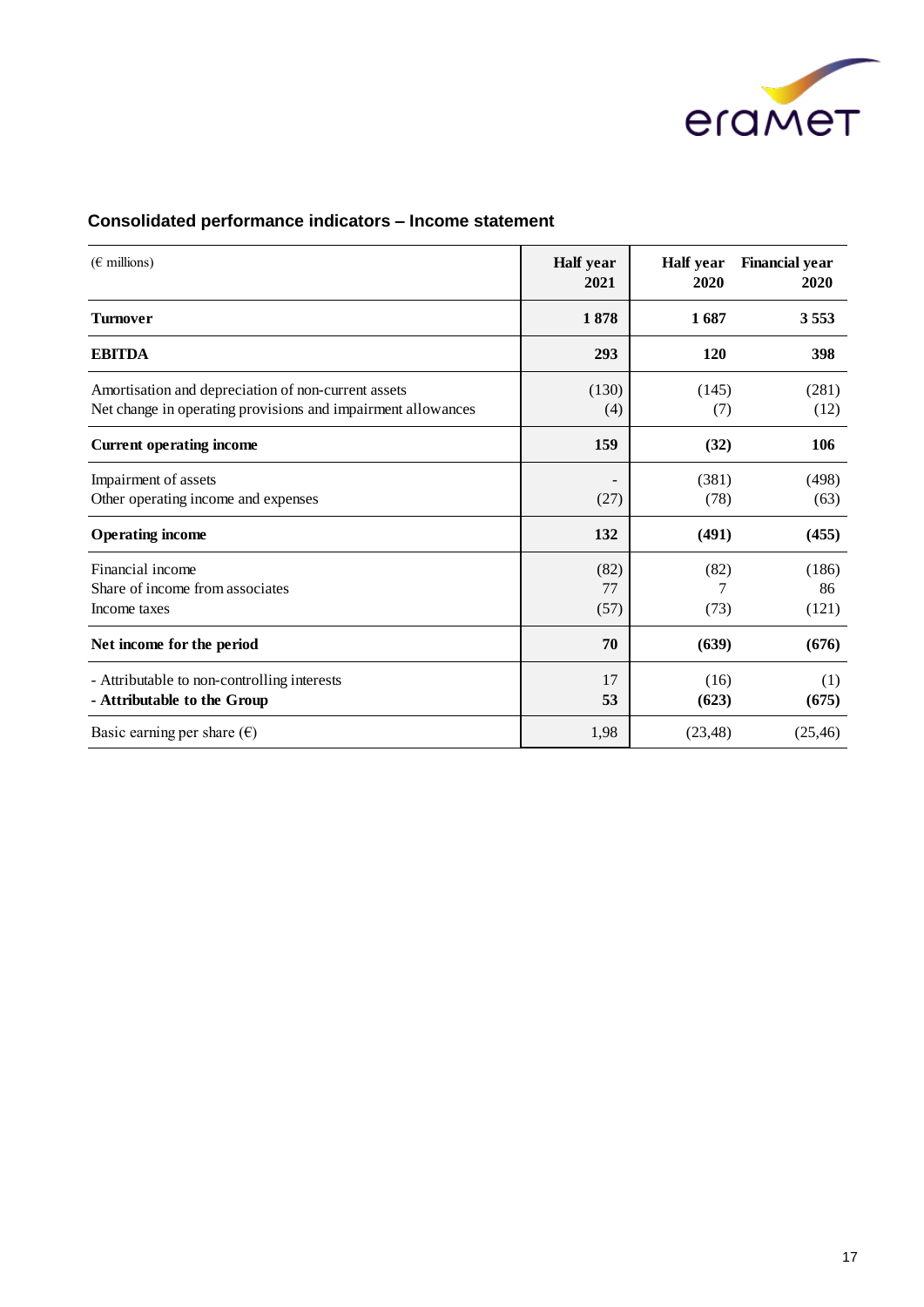

| $(\epsilon \text{ millions})$                   | <b>Half</b> year<br>2021 | <b>Half</b> year<br>2020 | <b>Financial year</b><br>2020 |
|-------------------------------------------------|--------------------------|--------------------------|-------------------------------|
| <b>Operating activities</b>                     |                          |                          |                               |
| <b>EBITDA</b><br>Cash impact of items in EBITDA | 293<br>(128)             | 120<br>(177)             | 398<br>(384)                  |
| <b>Cash flow from operations</b>                | 165                      | (57)                     | 15                            |
| Change in WCR                                   | (10)                     | 67                       | 294                           |
| Net cash generated by operating activities (A)  | 155                      | 10                       | 309                           |
| <b>Investing activities</b>                     |                          |                          |                               |
| Capital expenditure                             | (110)                    | (163)                    | (342)                         |
| Other investment cash flows                     | 66                       | (57)                     | (3)                           |
| Net cash used in investing activities (B)       | (44)                     | (220)                    | (345)                         |
| Net cash from equity transactions               | (8)                      | (3)                      | (15)                          |
| Exchange rate impact and miscellaneous          | (9)                      | (9)                      | 34                            |
| Vesting of rights of use IFRS 16                | (5)                      | (7)                      | (12)                          |
| (Increase) / Decrease in net financial debt     | 89                       | (229)                    | (29)                          |
| Financial debt net of activities held for sale  |                          | (3)                      |                               |
| (Net financial debt) opening                    | (1333)                   | (1304)                   | (1304)                        |
| (Net financial debt) closing                    | (1244)                   | (1536)                   | (1333)                        |
| Free Cash Flow $(A) + (B)$                      | 111                      | (210)                    | (36)                          |

### **Consolidated performance indicators – Net financial debt flow table**

(1) In accordance with IFRS 5 "Non-current assets held for sale and discontinued operations", the assets and liabilities of TTI are presented in the consolidated balance sheet at 30 June 2020 as "assets held for sale".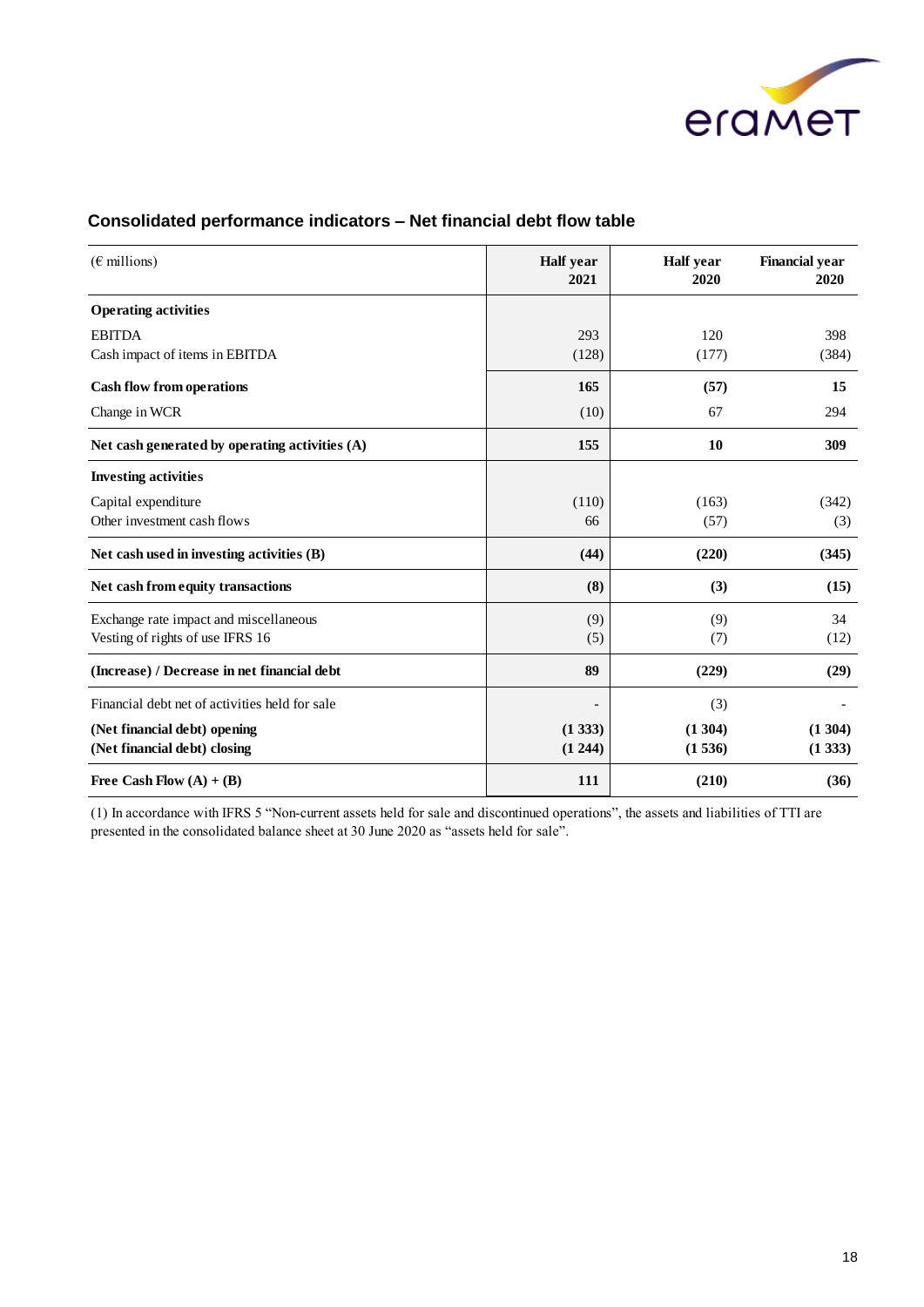

### **Consolidated performance indicators – Balance sheet**

| $(E$ millions)                                                           | 30 june<br>2021     | 31 december<br>2020 |
|--------------------------------------------------------------------------|---------------------|---------------------|
| Non-current assets                                                       | 2999                | 3 003               |
| Inventories<br>Trade receivables<br>Trade payables                       | 971<br>366<br>(551) | 906<br>348<br>(541) |
| <b>Simplified Working Capital</b><br>Other Working Capital items         | 786<br>(298)        | 713<br>(238)        |
| <b>Total Working Capital Requirements (WCR)</b>                          | 488                 | 475                 |
| <b>Derivatives</b>                                                       | -                   | 7                   |
| <b>TOTAL ASSETS</b>                                                      | 3 4 8 7             | 3 4 8 5             |
| $(\epsilon \text{ millions})$                                            | 30 june<br>2021     | 31 december<br>2020 |
| Equity attributable to owners of the parent<br>Non-controlling interests | 816<br>243          | 764<br>233          |
| Shareholders' equity                                                     | 1 0 5 9             | 997                 |
| Cash and cash equivalents and current f inancial assets<br>Borrowings    | (1944)<br>3 1 8 8   | (1856)<br>3 1 8 9   |
| Net financial debt                                                       | 1 2 4 4             | 1 3 3 3             |
| Provisions and employee-related liabilities                              | 941                 | 936                 |
| Net deferred tax                                                         | 242                 | 219                 |
| <b>Derivatives</b>                                                       | $\mathbf{1}$        |                     |
| <b>TOTAL LIABILITIES</b>                                                 | 3 4 8 7             | 3 4 8 5             |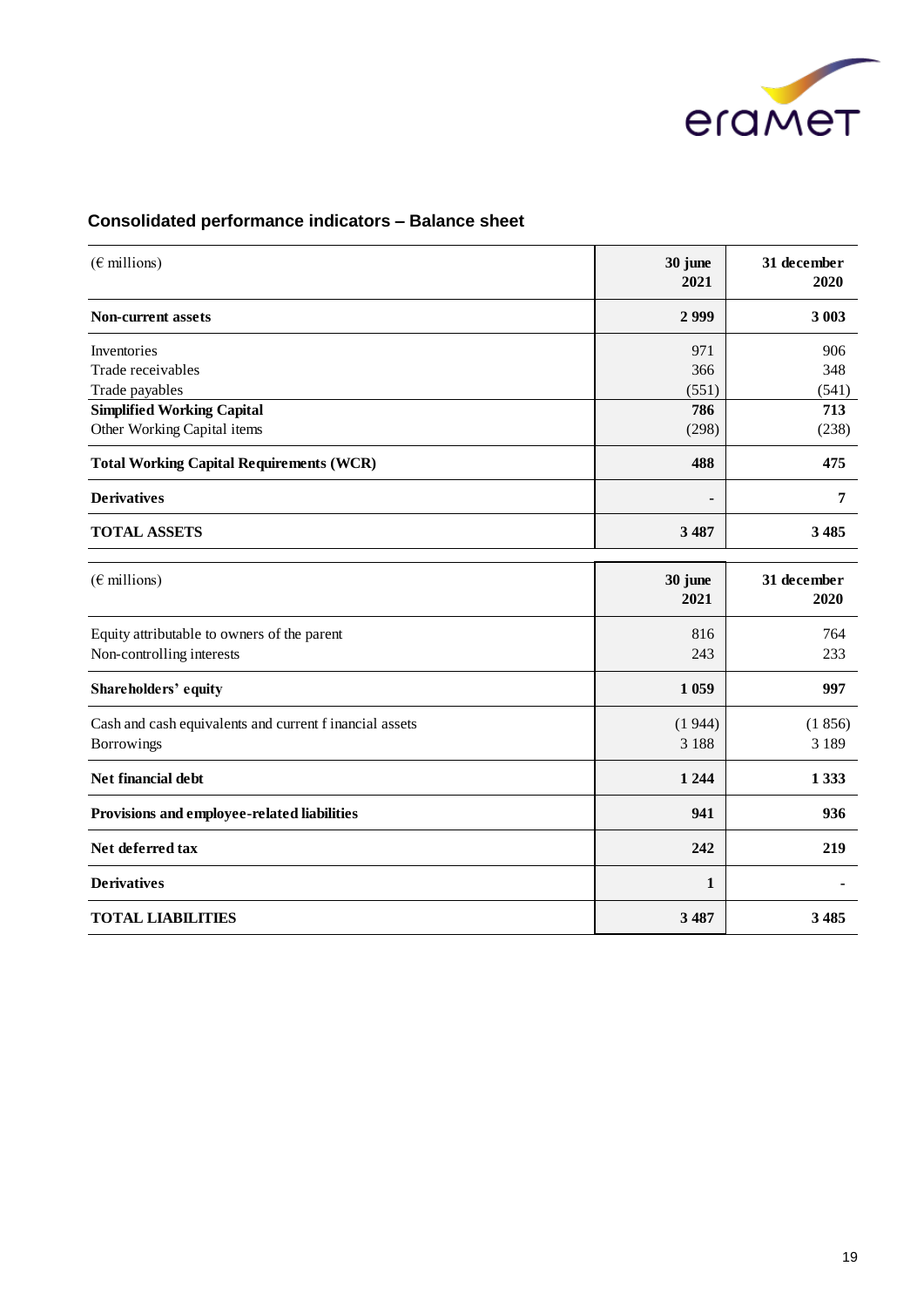

## **Appendix 6: Financial glossary**

#### **Consolidated performance indicators**

The consolidated performance indicators used for the financial reporting of the Group's results and economic performance and presented in this document are restated data from the Group's reporting and are monitored by the Executive Committee.

#### **Turnover at constant scope and exchange rates**

Turnover at constant scope and exchange rates corresponds to turnover adjusted for the impact of the changes in scope and the fluctuations in the exchange rate from one financial year to the next.

The scope effect is calculated as follows: for the companies acquired during the financial year, by eliminating the turnover for the current period and for the companies acquired during the previous period by integrating, in the previous period, the full-year turnover; for the companies sold, by eliminating the turnover during the period considered and during the previous comparable period.

The exchange rate effect is calculated by applying the exchange rates of the previous financial year to the turnover for the financial year under review.

#### **EBITDA ("Earnings before interest, taxes, depreciation and amortisation")**

Earnings before financial revenue and other operating expenses and income, income tax, contingencies and loss provision, and amortisation and impairment of property, plant and equipment and tangible and intangible assets.

#### **SLN's cash cost**

SLN's cash cost is defined as all production and fixed costs (R&D including exploration geology, administrative expenses, logistical and commercial expenses), net of by-products credits and local services, which cover all the stages of industrial development of the finished product until delivery to the end customer and which impact the EBITDA in the company's financial statements, over tonnage sold.

#### **SLN break-even cost**

The break-even cost of SLN is defined as SLN's cash cost as defined above, plus capex (projected capex for the current year versus the projected tonnage for the current year in the annual financial statements) non-recurring income and charges and financial expenses (recognised in SLN's corporate financial statements).